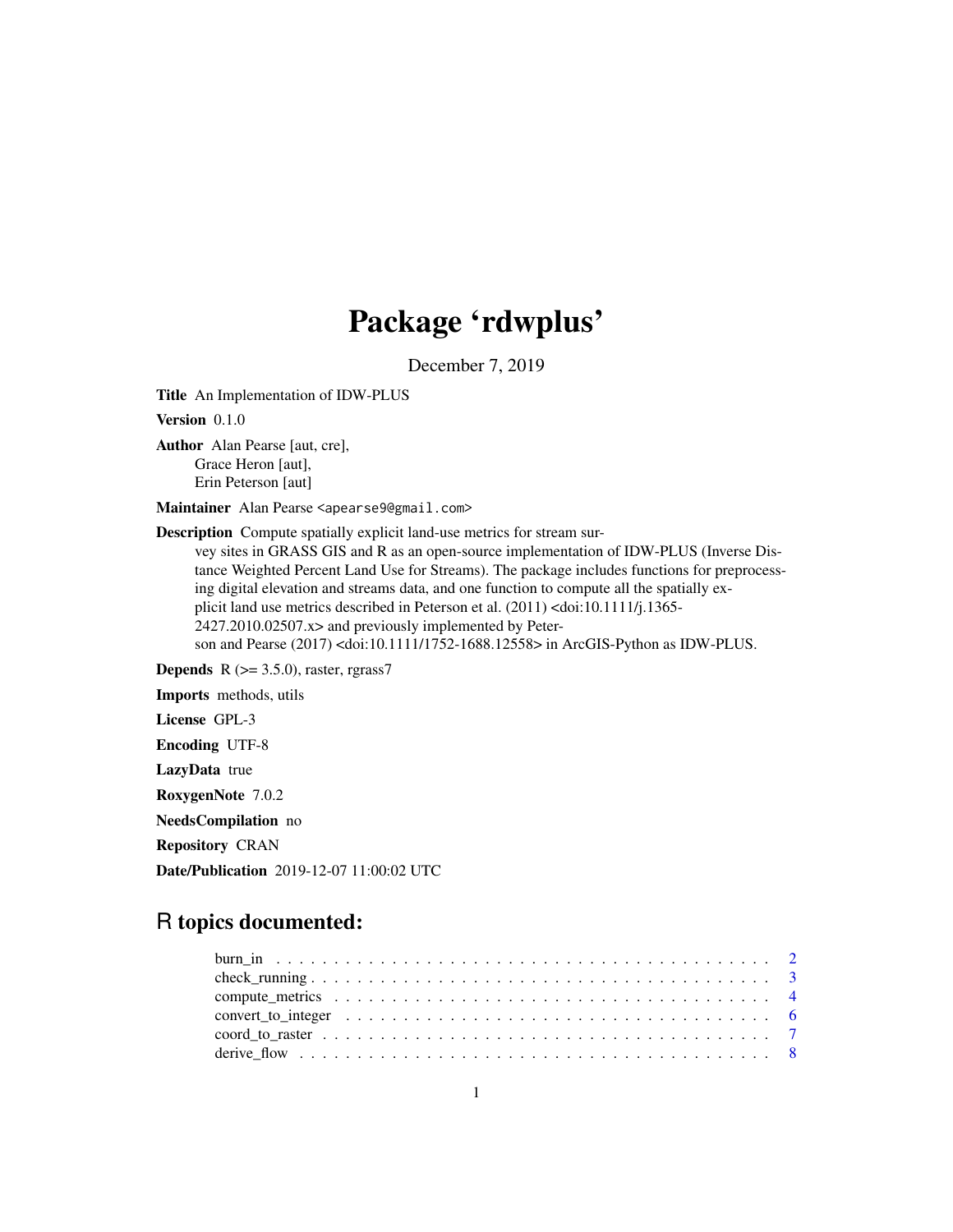<span id="page-1-0"></span>

| Index | 31 |  |
|-------|----|--|

burn\_in *Burn in streams to a digital elevation model*

# Description

Burning-in streams (also called 'drainage reinforcement') ensures flow direction and accumulation grids based on the digital elevation model will correctly identify the stream path.

# Usage

```
burn_in(dem, stream, out, burn = 10, overwrite = FALSE)
```
# Arguments

| dem       | Digital elevation model raster in the GRASS mapset.                                                              |
|-----------|------------------------------------------------------------------------------------------------------------------|
| stream    | Binary stream raster in the GRASS mapset.                                                                        |
| out       | Name of output to be created in the GRASS mapset.                                                                |
| burn      | The magnitude of the drainage reinforcement in elevation units. Defaults to 10<br>elevation units.               |
| overwrite | A logical indicating whether the file out should be overwritten in the mapset<br>and on disk. Defaults to FALSE. |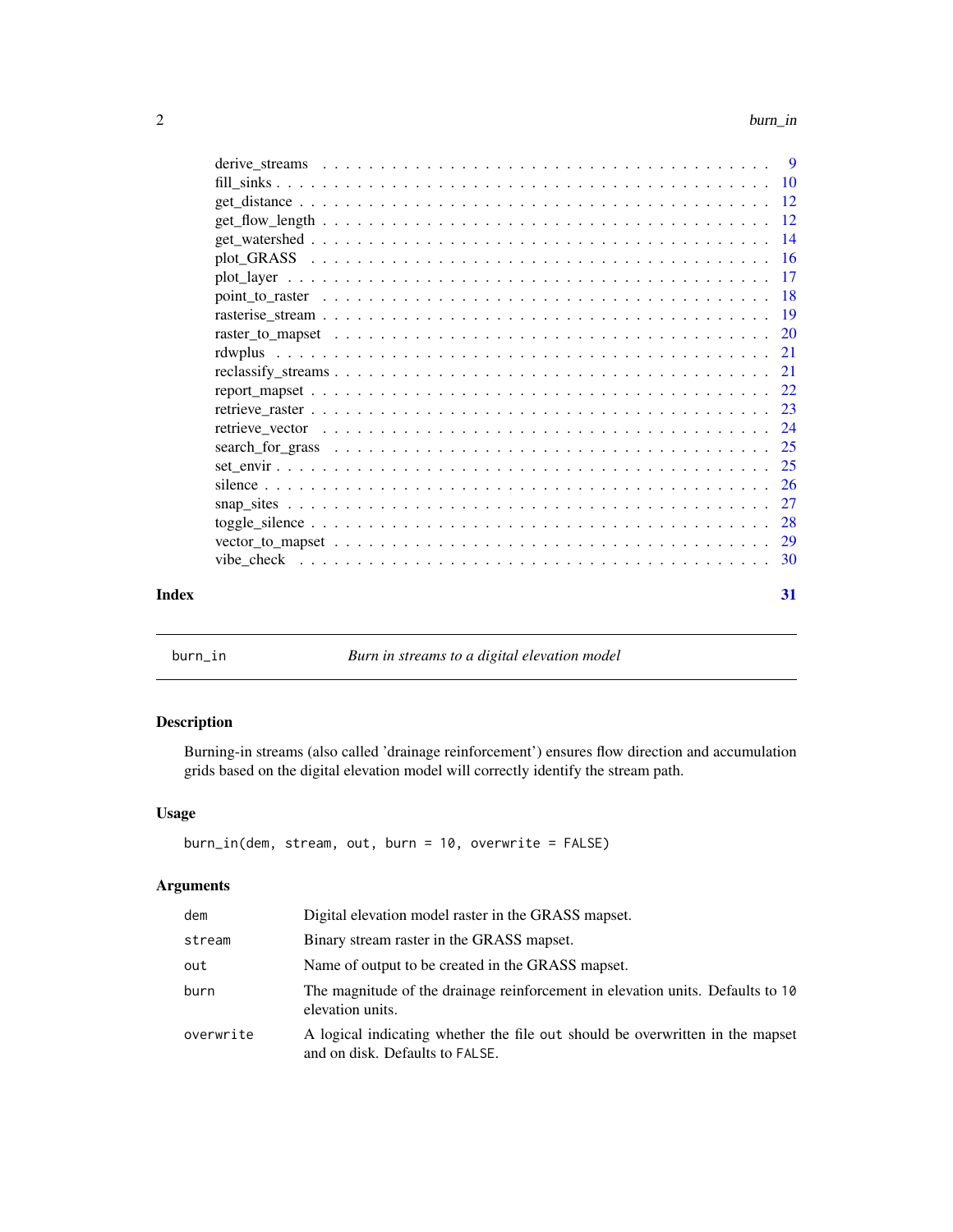# <span id="page-2-0"></span>check\_running 3

# Value

Nothing. A raster with the name out will be written to the current GRASS mapset.

#### Examples

```
# Will only run if a GRASS session is initialised
if(check_running()){
# Load data set
dem <- system.file("extdata", "dem.tif", package = "rdwplus")
stream_shp <- system.file("extdata", "streams.shp", package = "rdwplus")
set_envir(dem)
raster_to_mapset(dem)
vector_to_mapset(stream_shp)
# Create binary stream
rasterise_stream("streams", "streams_rast")
reclassify_streams("streams_rast", "streams_binary", out_type = "binary")
# Burn dem
burn_in(dem = "dem.tif", stream = "streams_binary",
out = "dem_burn", burn = 10, overwrite = FALSE)
# Plot
plot_GRASS("dem_burn", col = topo.colors(10))
}
```
check\_running *Check whether a valid GRASS session is running*

#### Description

This function is mostly used internally by other functions in the package. However, users may call this function to check whether they have correctly established a GRASS session prior to using the other functions in the package.

#### Usage

```
check_running()
```
# Value

A logical. The logical indicates whether a valid GRASS session is currently running.

# Examples

check\_running()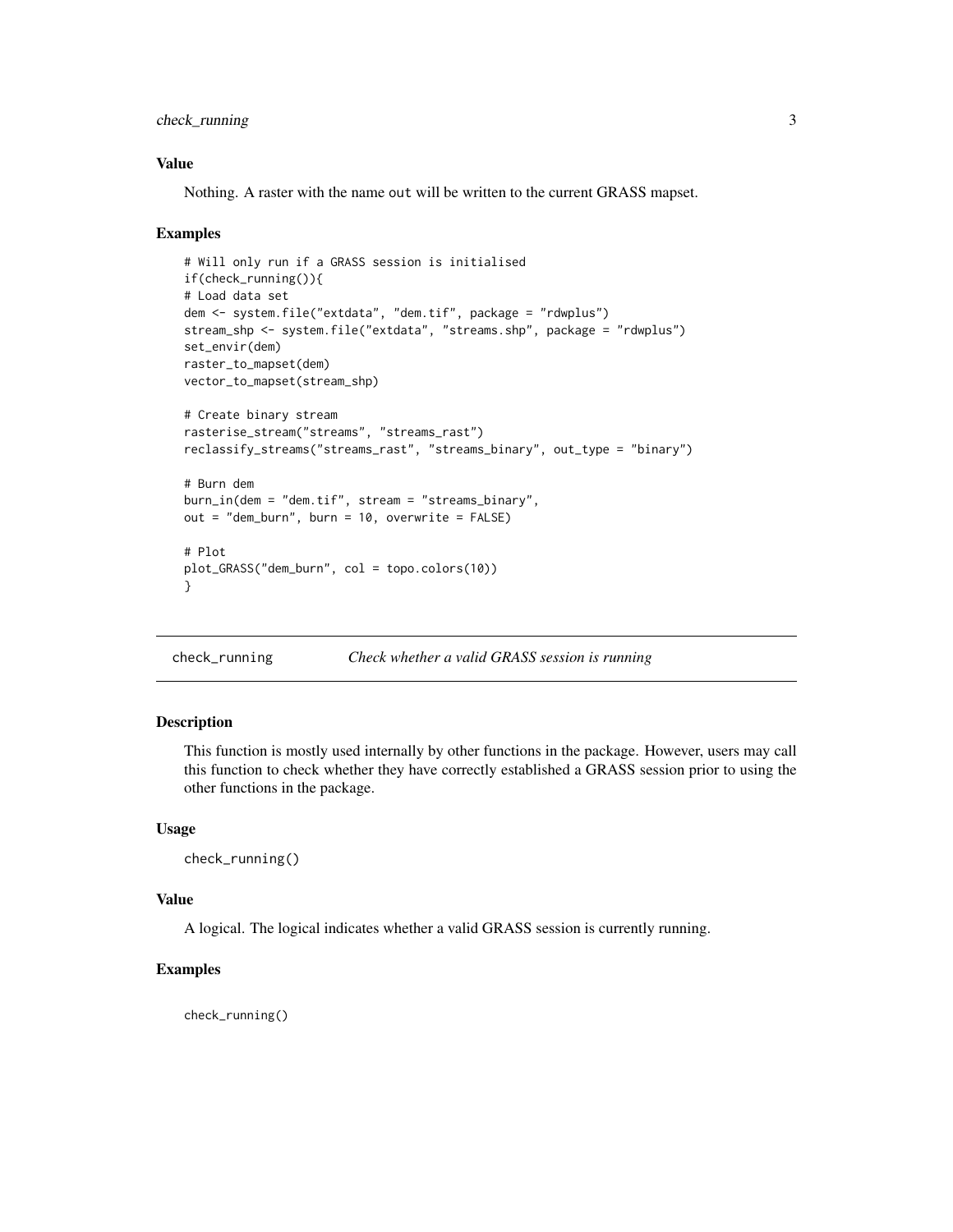<span id="page-3-0"></span>

Workhorse function for rdwplus. This function computes the spatially explicit landuse metrics in IDW-Plus (Peterson and Pearse, 2017).

# Usage

```
compute_metrics(
 metrics = c("iFLO", "iFLS", "HAiFLO", "HAiFLS"),
 landuse,
  sites,
  elevation,
  flow_dir,
  flow_acc,
  streams,
  idwp = -1,
 max_memory = 300,
  lessmem = FALSE
)
```
# Arguments

| metrics    | A character vector. This vector specifies which metric(s) should be calculated.<br>Your options are lumped, iFLO, iFLS, iEDO, iEDS, HAIFLO and HAIFLS. The<br>default is to calculate all except for lumped, iEDO and iEDS.           |
|------------|---------------------------------------------------------------------------------------------------------------------------------------------------------------------------------------------------------------------------------------|
| landuse    | Names of binary landuse or landcover rasters in the current GRASS mapset for<br>which spatially explicit watershed metrics should be computed. Binary means<br>land use cells are coded 1 and all other cells are given a value of 0. |
| sites      | A shapefile of sites; either a file path to the shapefile or a SpatialPoints*<br>object.                                                                                                                                              |
| elevation  | File name of a filled (hydrologically-conditioned) digital elevation model in the<br>current GRASS mapset.                                                                                                                            |
| flow_dir   | A 'Deterministic 8' (D8) flow direction grid derived from derive_flow.                                                                                                                                                                |
| flow_acc   | File name of a flow accumulation grid derived from derive_flow in the current<br>GRASS mapset.                                                                                                                                        |
| streams    | File name of a streams raster in the current GRASS mapset. Optional if you are<br>not asking for the iFLS, iEDS, and/or HAiFLS metrics.                                                                                               |
| idwp       | The inverse distance weighting parameter. Default is $-1$ .                                                                                                                                                                           |
| max_memory | Max memory used in memory swap mode (MB). Defaults to 300.                                                                                                                                                                            |
| lessmem    | A logical indicating whether to use the less memory modified watershed module.<br>Defaults to FALSE.                                                                                                                                  |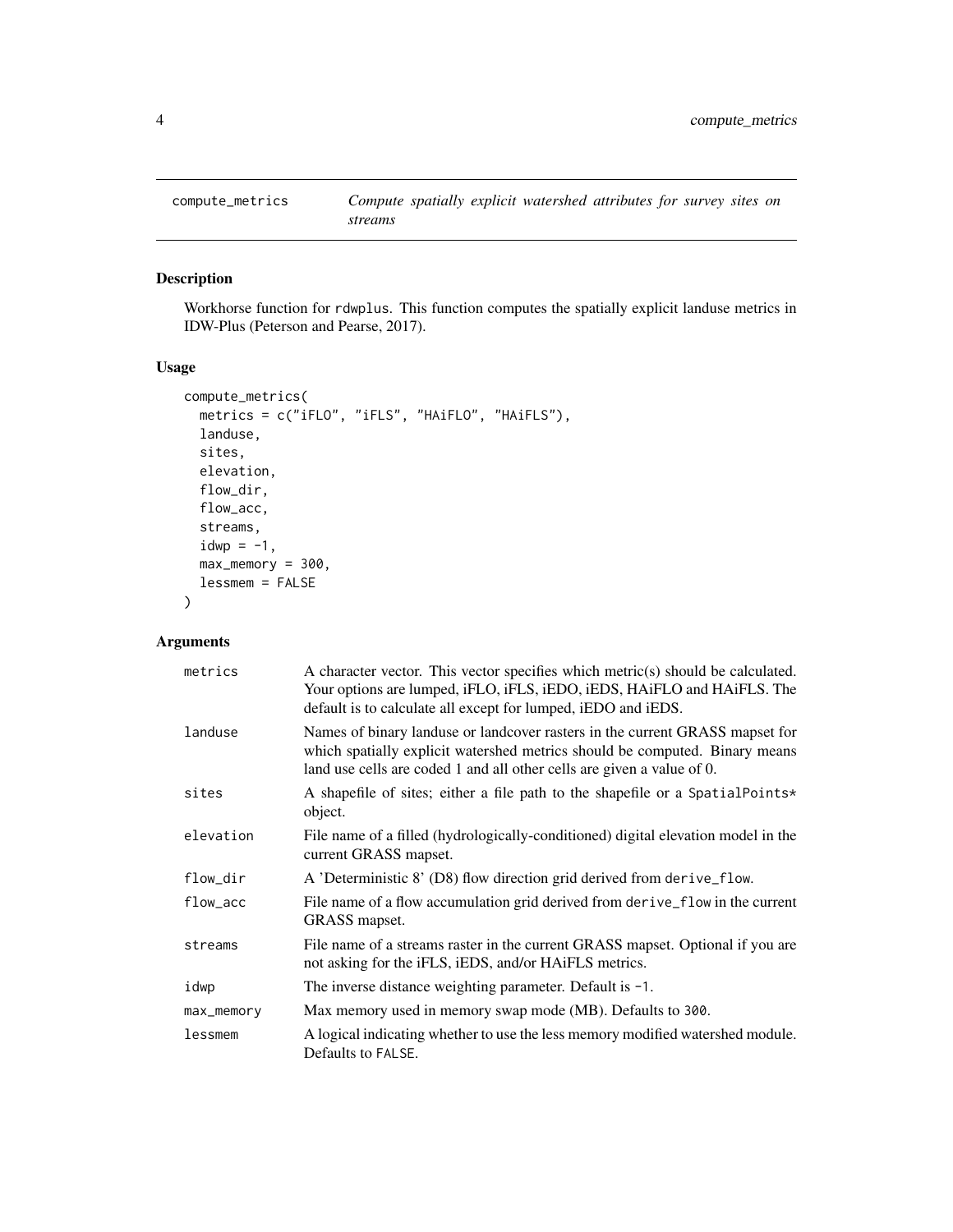# compute\_metrics 5

#### Value

A data.frame object, which is a table with rows corresponding to those from the sites argument plus columns for each combination of land use and metric type.

#### References

Peterson, E.E. & Pearse, A.R. (2017). IDW-Plus: An ArcGIS toolset for calculating spatially explicit watershed attributes for survey sites. *JAWRA*, *53*(5), 1241-1249.

```
# Will only run if GRASS is running
if(check_running()){
# Load data set
dem <- system.file("extdata", "dem.tif", package = "rdwplus")
landuse <- system.file("extdata", "landuse.tif", package = "rdwplus")
sites <- system.file("extdata", "site.shp", package = "rdwplus")
stream_shp <- system.file("extdata", "streams.shp", package = "rdwplus")
# Set environment parameters and import data into GRASS
set_envir(dem)
raster_to_mapset(rasters = c(dem, landuse), as_integer = c(FALSE, TRUE),
overwrite = TRUE)
vector_to_mapset(vectors = c(sites, stream_shp), overwrite = TRUE)
# Create binary stream
out_name <- paste0(tempdir(), "/streams_rast.tif")
rasterise_stream("streams", out_name, overwrite = TRUE)
reclassify_streams("streams_rast.tif", "streams_binary.tif",
out_type = "binary", overwrite = TRUE)
# Burn dem
burn_in(dem = "dem.tif", stream = "streams_binary.tif",
out = "dem_burn.tif", burn = 10, overwrite = TRUE)
# Fill sinks
fill_sinks(dem = "dem_burn.tif", out = "dem_fill.tif", size = 1, overwrite = TRUE)
# Derive flow accumulation and direction grids
derive_flow(dem = "dem_fill.tif", flow_dir = "fdir.tif",
flow_acc = "face.tif", overwrite = TRUE)# Snap sites to pour points (based on flow accumulation)
out_snap <- paste0(tempdir(), "/snapsite.shp")
snap_sites(sites = "site", flow_{acc} = "facc.tif", max_{av} move = 2,
out = out_snap, overwrite = TRUE)
# Compute metrics
lu_metrics <- compute_metrics(metrics = c("iFLO", "iFLS", "HAiFLO", "HAiFLS"),
                              landuse = "landuse.tif",
                              sites = out_snap,
                              elevation = "dem_fill.tif",
```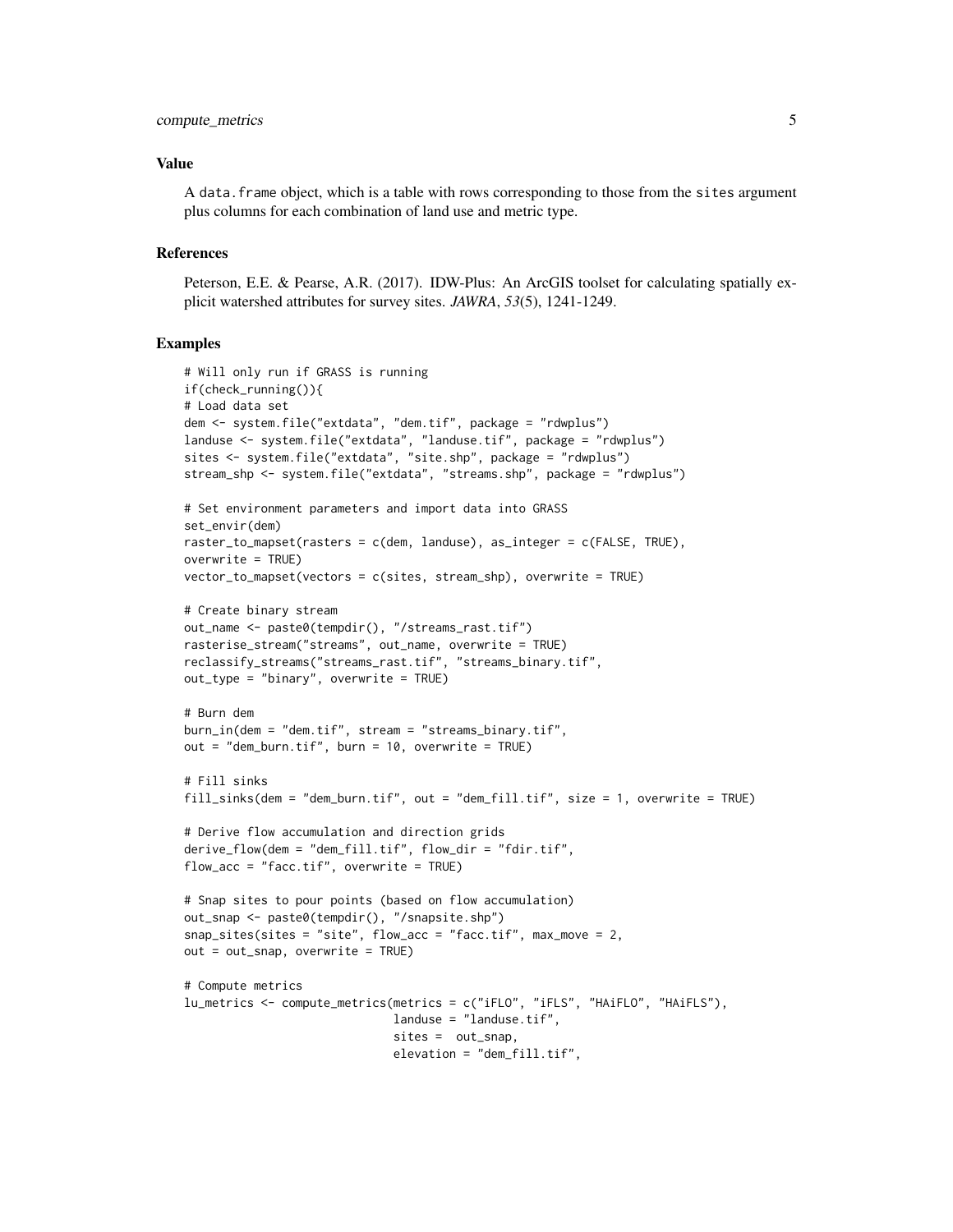```
flow_dir = "fdir.tif",
                               flow_acc = "facc.tif",
                               streams = "streams_rast.tif")
print(lu_metrics)
```
convert\_to\_integer *Convert a raster to integer format*

#### Description

}

Given a raster in float, double or any other format, this function will convert it to integer format. This can be important because it is often an unstated requirement of GRASS modules such as the one for zonal statistics.

#### Usage

convert\_to\_integer(x)

#### Arguments

x A raster layer in the current GRASS mapset.

#### Value

Nothing. A raster with the same name as  $x$  (it may overwrite it) but without the file extension, if one exists.

```
# Will only run if GRASS is running
if(check_running()){
# Load data set
dem <- system.file("extdata", "dem.tif", package = "rdwplus")
stream_shp <- system.file("extdata", "streams.shp", package = "rdwplus")
# Set environment parameters
set_envir(dem)
raster_to_mapset(rasters = dem)
vector_to_mapset(vectors = stream_shp)
# Rasterise the streams
out_name <- paste0(tempdir(), "/streams_rast.tif")
rasterise_stream("streams", out_name, overwrite = TRUE)
# Convert to integer
convert_to_integer("streams_rast.tif")
}
```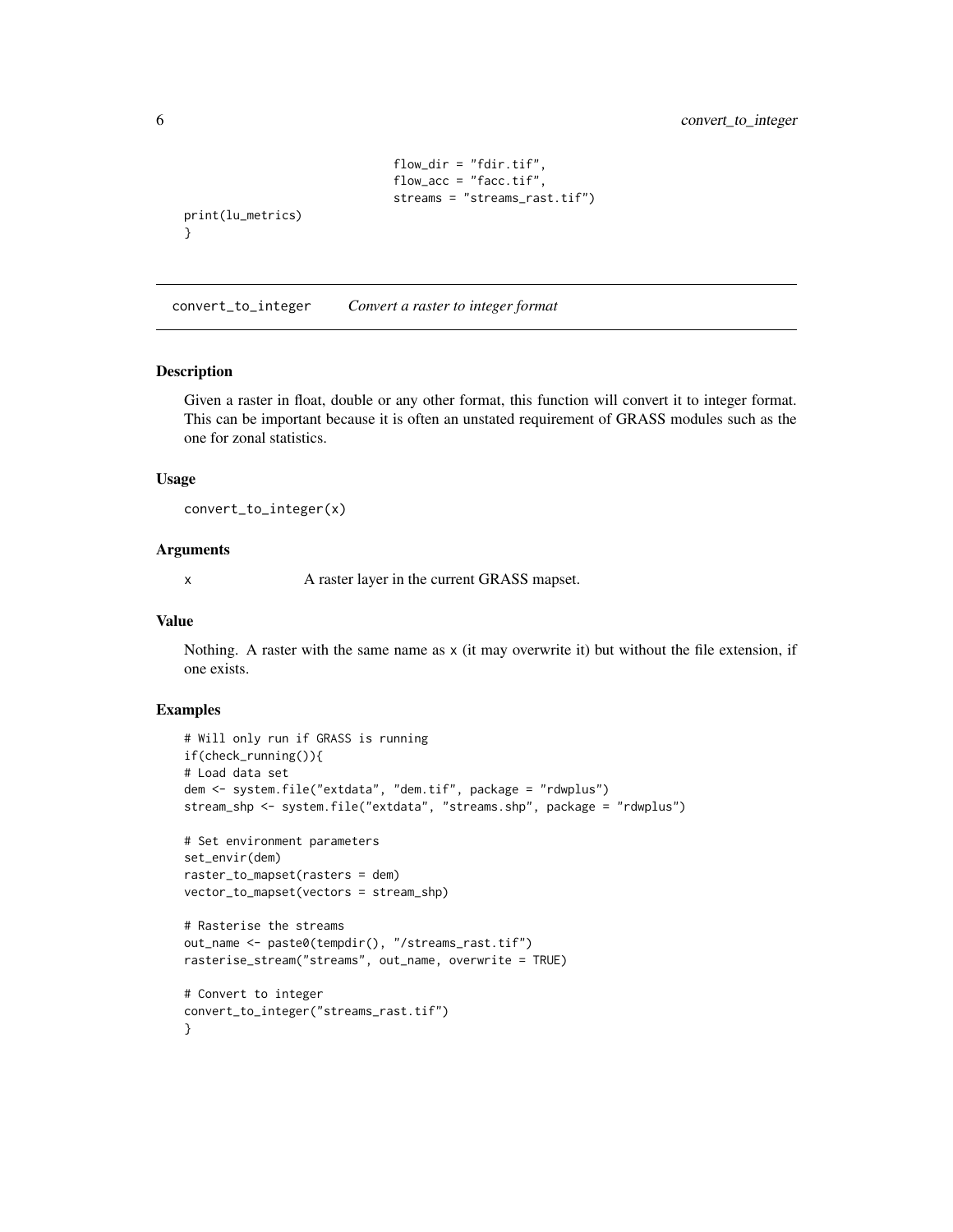<span id="page-6-0"></span>coord\_to\_raster *Turn coordinates of outlets into rasters*

# Description

Given a set of coordinates in space  $(x, y)$ , this function will return a rasterised version of that point in space.

# Usage

coord\_to\_raster(outlet, out, overwrite = FALSE)

# Arguments

| outlet    | A single pair of Easting, Northing or long, lat coordinates as a numeric vector.              |
|-----------|-----------------------------------------------------------------------------------------------|
| out       | The file name of the output outlet raster in the current GRASS mapset.                        |
| overwrite | Whether the output files should be allowed to overwrite existing files. Defaults<br>to FALSE. |

# Value

Nothing.

```
# Will only run if GRASS is running
if(check_running()){
# Load data set
dem <- system.file("extdata", "dem.tif", package = "rdwplus")
# Set environment parameters
set_envir(dem)
# Read in data
raster_to_mapset(dem)
# Set coordinates to rasterise
coord_df <- c(1098671, 6924794)
# Convert to raster
coord_to_raster(outlet = coord_df, out = "coords", overwrite = TRUE)
# Plot
plot_GRASS("dem.tif", col = topo.colors(15))
plot_GRASS("coords", col = "red", add = TRUE)
}
```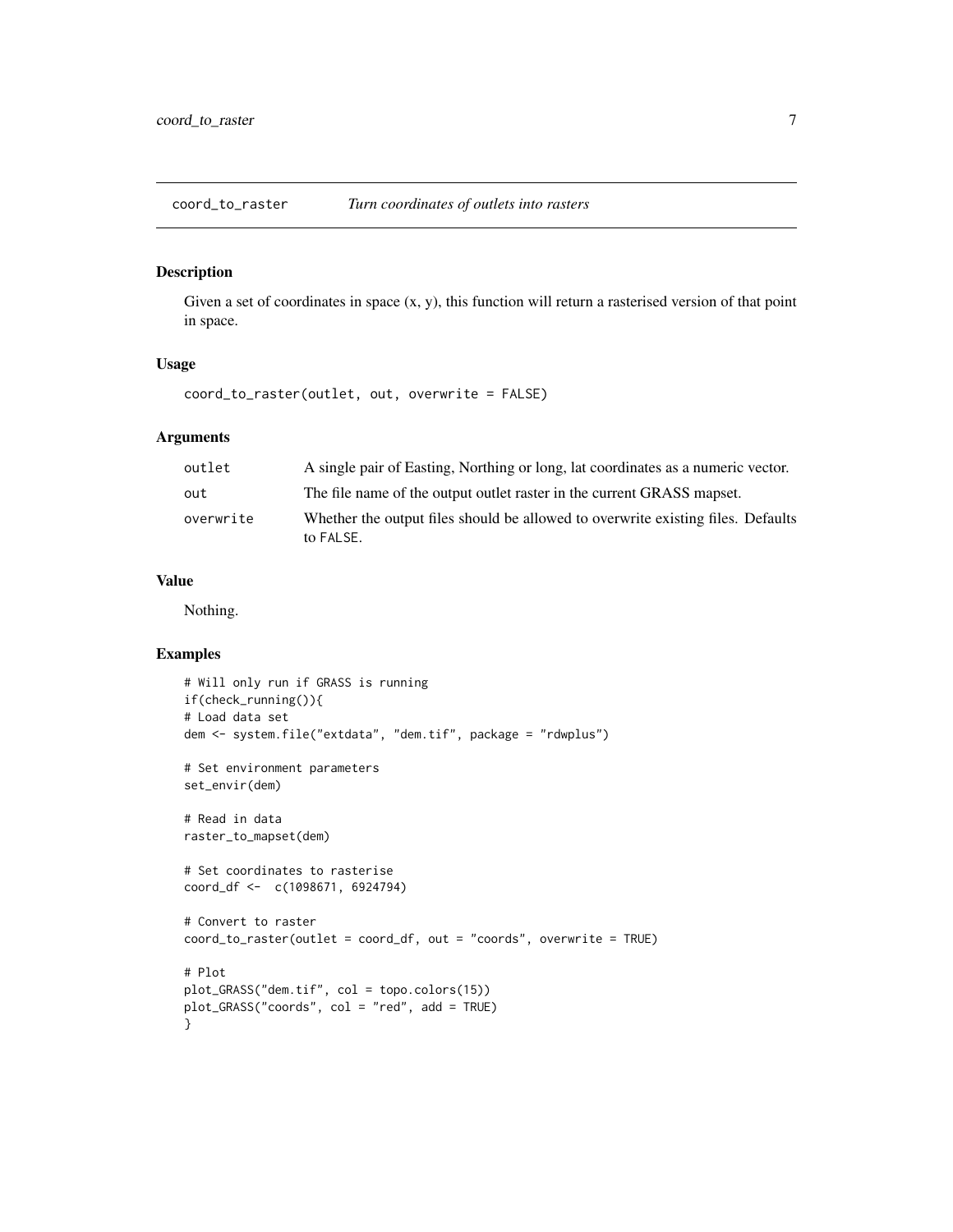<span id="page-7-0"></span>

This function computes flow direction and accumulation (among other things) from a DEM. This is done using the r.watershed tool in GRASS.

# Usage

```
derive_flow(dem, flow_dir, flow_acc, overwrite = FALSE, max_memory = 300, ...)
```
# Arguments

| dem        | A digital elevation model that has been hydrologically corrected.          |
|------------|----------------------------------------------------------------------------|
| flow_dir   | The name of the output flow direction file in the current GRASS mapset.    |
| flow_acc   | The name of the output flow accumulation file in the current GRASS mapset. |
| overwrite  | Whether any of the outputs should be allowed to overwrite existing files.  |
| max_memory | Max memory used in memory swap mode (MB). Defaults to 300.                 |
| $\cdots$   | Additional arguments to r. watershed.                                      |

# Value

Nothing. Files are written in the current GRASS mapset.

```
if(check_running()){
# Load data set
dem <- system.file("extdata", "dem.tif", package = "rdwplus")
stream_shp <- system.file("extdata", "streams.shp", package = "rdwplus")
# Set environment parameters and import data to GRASS
set_envir(dem)
raster_to_mapset(rasters = c(dem), as_integer = c(FALSE))
vector_to_mapset(vectors = c(stream_shp))
# Create binary stream
out_name <- paste0(tempdir(), "/streams_rast.tif")
rasterise_stream("streams", out_name, overwrite = TRUE)
reclassify_streams("streams_rast.tif", "streams_binary.tif",
out_type = "binary", overwrite = TRUE)
# Burn dem
burn_in(dem = "dem.tif", stream = "streams_binary.tif", out = "dem_burn.tif",
burn = 10, overwrite = TRUE)
```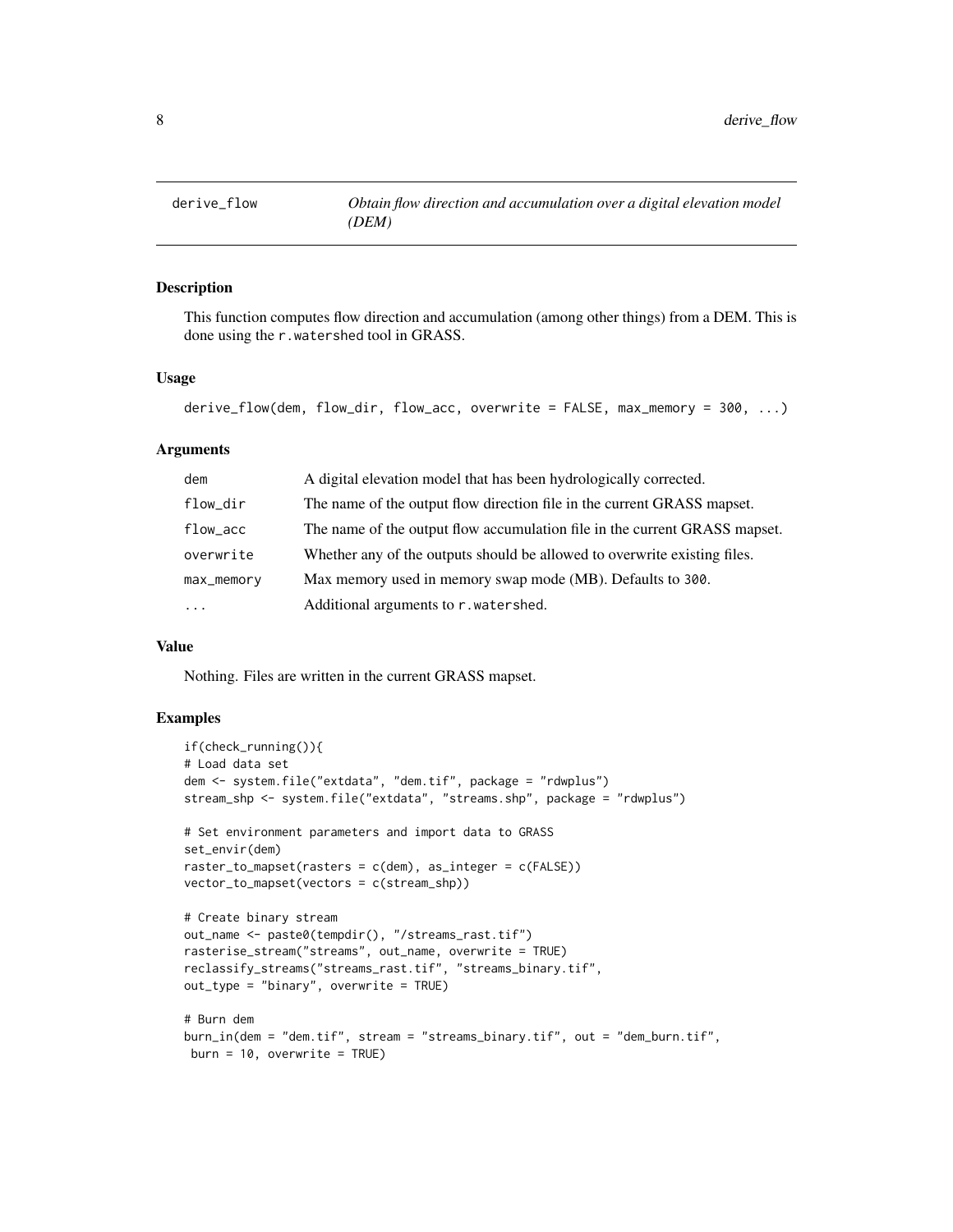# <span id="page-8-0"></span>derive\_streams 9

```
# Fill sinks
fill_sinks(dem = "dem_burn.tif", out = "dem_fill.tif", size = 1, overwrite = TRUE)
# Derive flow accumulation and direction grids
derive_flow(dem = "dem_fill.tif",
flow_dir = "fdir.tif",
flow_acc = "facc.tif",
overwrite = TRUE)
# Plot
plot_GRASS("fdir.tif", col = topo.colors(15))
plot_GRASS("facc.tif", col = topo.colors(15))
}
```
derive\_streams *Extract streams from a flow accumulation raster*

# Description

Derive a set of stream lines from a flow accumulation raster.

# Usage

```
derive_streams(
  dem,
  flow_acc,
  out,
  min\_acc = 1000,min\_length = 0,
  overwrite = FALSE,
  ...
\mathcal{L}
```
# Arguments

| dem        | Name of the elevation raster in the current GRASS mapset.                                                                                |
|------------|------------------------------------------------------------------------------------------------------------------------------------------|
| flow_acc   | Name of the flow accumulation raster in the current GRASS mapset.                                                                        |
| out        | File path to the output vector dataset of stream lines. Should be WITHOUT .shp<br>extension.                                             |
| $min\_acc$ | The minimum accumulation value (in upstream cells) that a cell needs to have<br>in order to be classified as a stream. Defaults to 1000. |
| min_length | The minimum length of a stream segment in cells. Defaults to 0.                                                                          |
| overwrite  | A logical indicating whether the output should be allowed to overwrite existing<br>files. Defaults to FALSE.                             |
| $\cdots$   | Additional arguments to r.stream.extract.                                                                                                |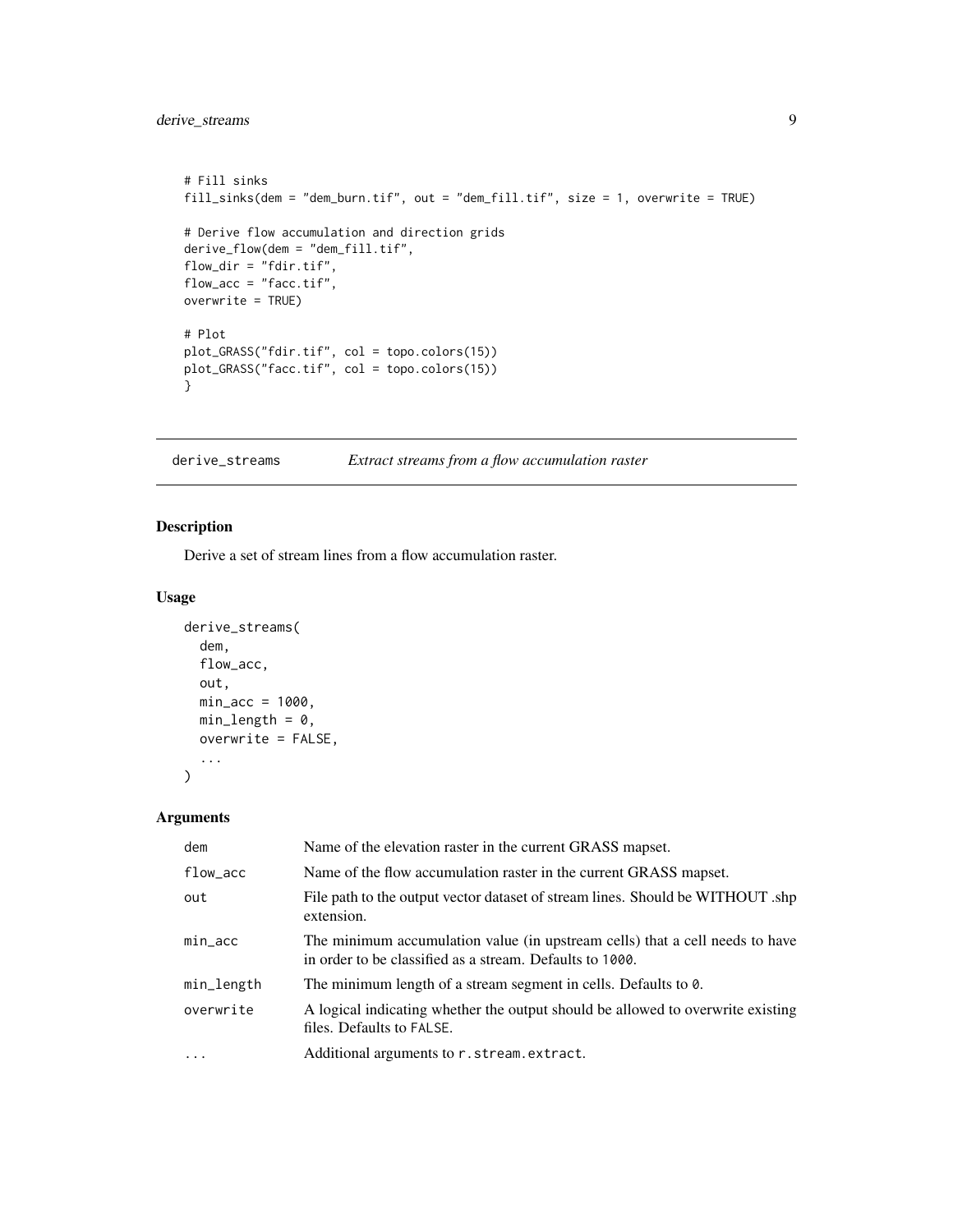#### <span id="page-9-0"></span>Value

Nothing. A vector dataset with the name basename(out) will appear in the current GRASS mapset.

#### Examples

```
# Will only run if GRASS is running
if(check_running()){
# Load data set
dem <- system.file("extdata", "dem.tif", package = "rdwplus")
stream_shp <- system.file("extdata", "streams.shp", package = "rdwplus")
# Set environment parameters
set_envir(dem)
# Set
raster_to_mapset(rasters = c(dem), as_integer = c(FALSE))
vector_to_mapset(vectors = c(stream_shp))
# Create binary stream
rasterise_stream("streams", "streams_rast.tif", overwrite = TRUE)
reclassify_streams("streams_rast.tif", "streams_binary.tif",
out_type = "binary", overwrite = TRUE)
# Burn dem
burn_in(dem = "dem.tif", stream = "streams_binary.tif",
out = "dem_burn.tif", burn = 10, overwrite = TRUE)
# Fill sinks
fill_sinks(dem = "dem_burn.tif", out = "dem_fill.tif", size = 1, overwrite = TRUE)
# Derive flow accumulation and direction grids
derive_flow(dem = "dem_fill.tif", flow_dir = "fdir.tif",
flow_acc = "facc.tif", overwrite = TRUE)
# Derive streams
derive_streams(dem = "dem_fill.tif", flow_acc = "facc.tif", out = "stream_lines", overwrite = TRUE)
}
```
<span id="page-9-1"></span>fill\_sinks *Fill sinks in a digital elevation model (DEM)*

#### Description

A sink is a depression in a DEM. Water flows into these depressions but not out of them. These depressions, although often real features of landscapes, are problematic for flow direction and accumulation algorithms. Therefore, it is common practice to remove these depressions. This function removes depressions (sinks) in a DEM. Note that this function calls r.hydrodem, which is a GRASS GIS add-on. It can be installed through the GRASS GUI.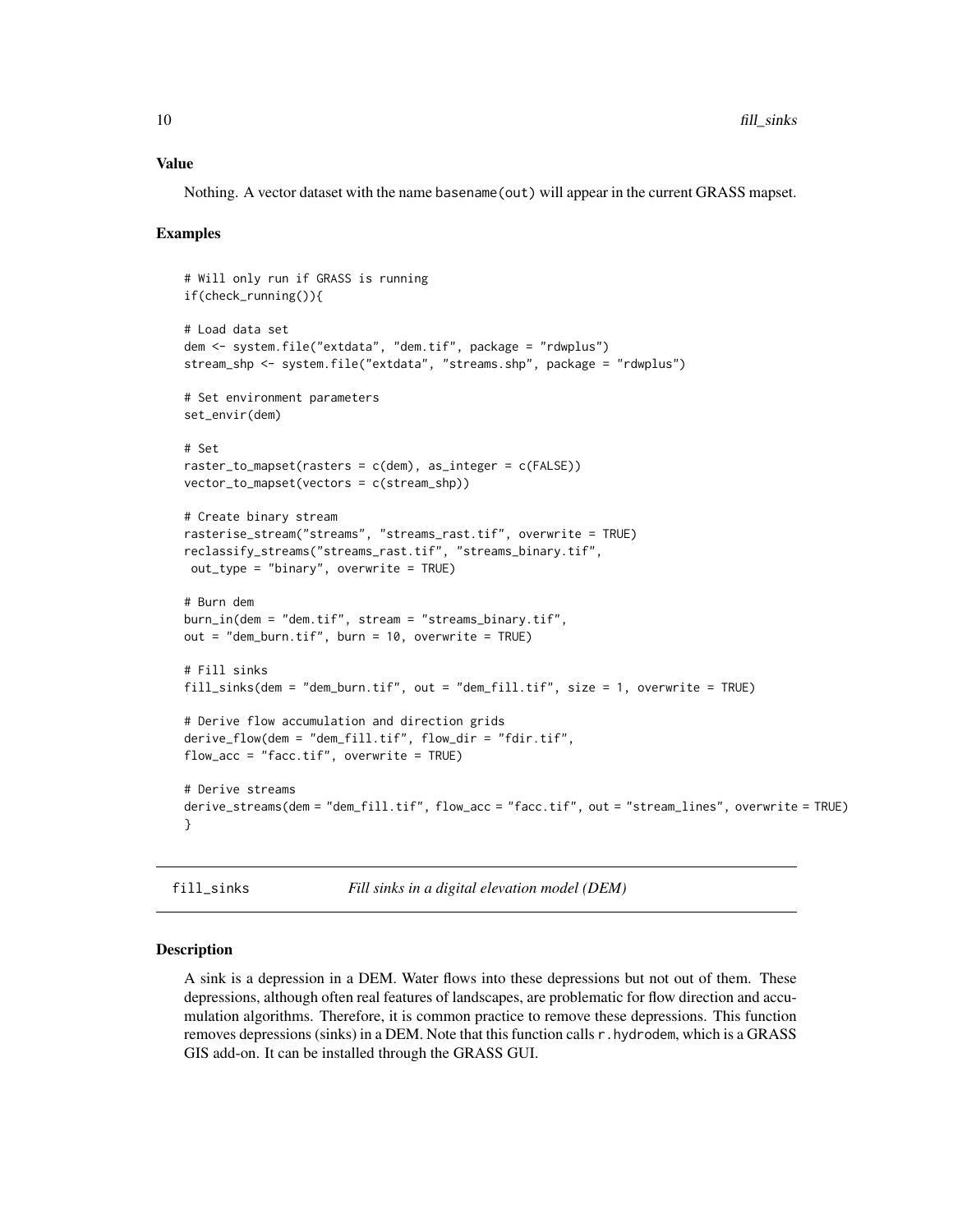#### fill\_sinks 11

# Usage

fill\_sinks(dem, out, flags, overwrite = FALSE, max\_memory = 300, ...)

# Arguments

| dem        | The name of a DEM in the current GRASS mapset.                                                                   |
|------------|------------------------------------------------------------------------------------------------------------------|
| out        | Name of the output, which is a hydrologically corrected (sink-filled) DEM.                                       |
| flags      | Optional. A vector of flags that should be passed to r. hydrodem. See details for<br>more on the possible flags. |
| overwrite  | A logical indicating whether the output should be allowed to overwrite existing<br>files. Defaults to FALSE.     |
| max_memory | Max memory used in memory swap mode (MB). Defaults to 300.                                                       |
| $\ddotsc$  | Optional additional parameters to r. hydrodem.                                                                   |

#### Details

The following flags may be supplied (as strings):

- "a": The nuclear option. Vigorously remove all sinks.
- "verbose": Lots of module output.
- "quiet": Barely any module output.

# Value

Nothing. A file with the name out will be created in the current GRASS mapset.

```
# Will only run if GRASS is running
if(check_running()){
# Load data set
dem <- system.file("extdata", "dem.tif", package = "rdwplus")
landuse <- system.file("extdata", "landuse.tif", package = "rdwplus")
sites <- system.file("extdata", "site.shp", package = "rdwplus")
stream_shp <- system.file("extdata", "streams.shp", package = "rdwplus")
# Set environment parameters and import data to GRASS
set_envir(dem)
raster_to_mapset(rasters = c(dem, landuse), as_integer = c(FALSE, TRUE))
vector_to_mapset(vectors = c(sites, stream_shp))
# Create binary stream
rasterise_stream("streams", "streams_rast.tif", overwrite = TRUE)
reclassify_streams("streams_rast.tif", "streams_binary.tif",
out_type = "binary", overwrite = TRUE)
# Burn dem
burn_in(dem = "dem.tif", stream = "streams_binary.tif",
out = "dem_burn.tif", burn = 10, overwrite = TRUE)
```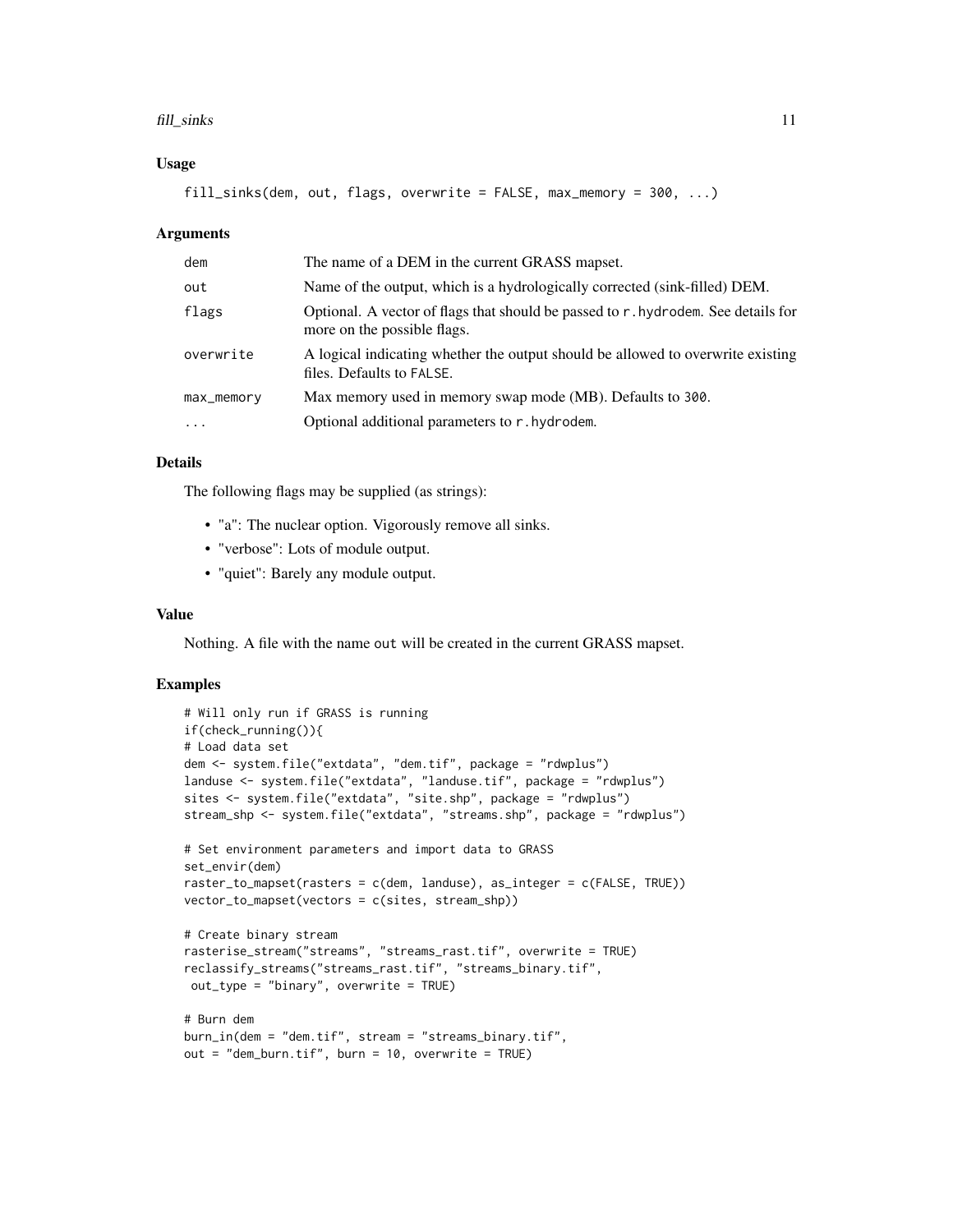```
# Fill sinks
fill_sinks(dem = "dem_burn.tif", out = "dem_fill.tif", size = 1, overwrite = TRUE)
# Plot
plot_GRASS("dem_fill.tif", col = topo.colors(15))
}
```

| get_distance | Compute Euclidean distance to a survey site or stream line within a |
|--------------|---------------------------------------------------------------------|
|              | watershed                                                           |

This function is needed to compute Euclidean distance from a feature of interest in a watershed raster.

# Usage

get\_distance(target, out, overwrite = FALSE)

#### Arguments

| target    | File name of the watershed outlet or streams (as a raster) in the current GRASS<br>mapset.                  |
|-----------|-------------------------------------------------------------------------------------------------------------|
| out       | File path for the result to be written.                                                                     |
| overwrite | A logical indicating whether the outputs of this function should be allowed to<br>overwrite existing files. |

# Value

Nothing. A file with the name basename(out) will be created in the current GRASS mapset.

| get_flow_length | Derive a flow length to streams and outlets |
|-----------------|---------------------------------------------|
|-----------------|---------------------------------------------|

# Description

Given a (hydrologically corrected, see [fill\\_sinks](#page-9-1)) DEM, this function produces a flow accumulation grid which shows the upstream area that flows into each cell in the DEM. Note that this function calls r.stream.distance, which is a GRASS GIS add-on. It can be installed through the GRASS GUI.

<span id="page-11-0"></span>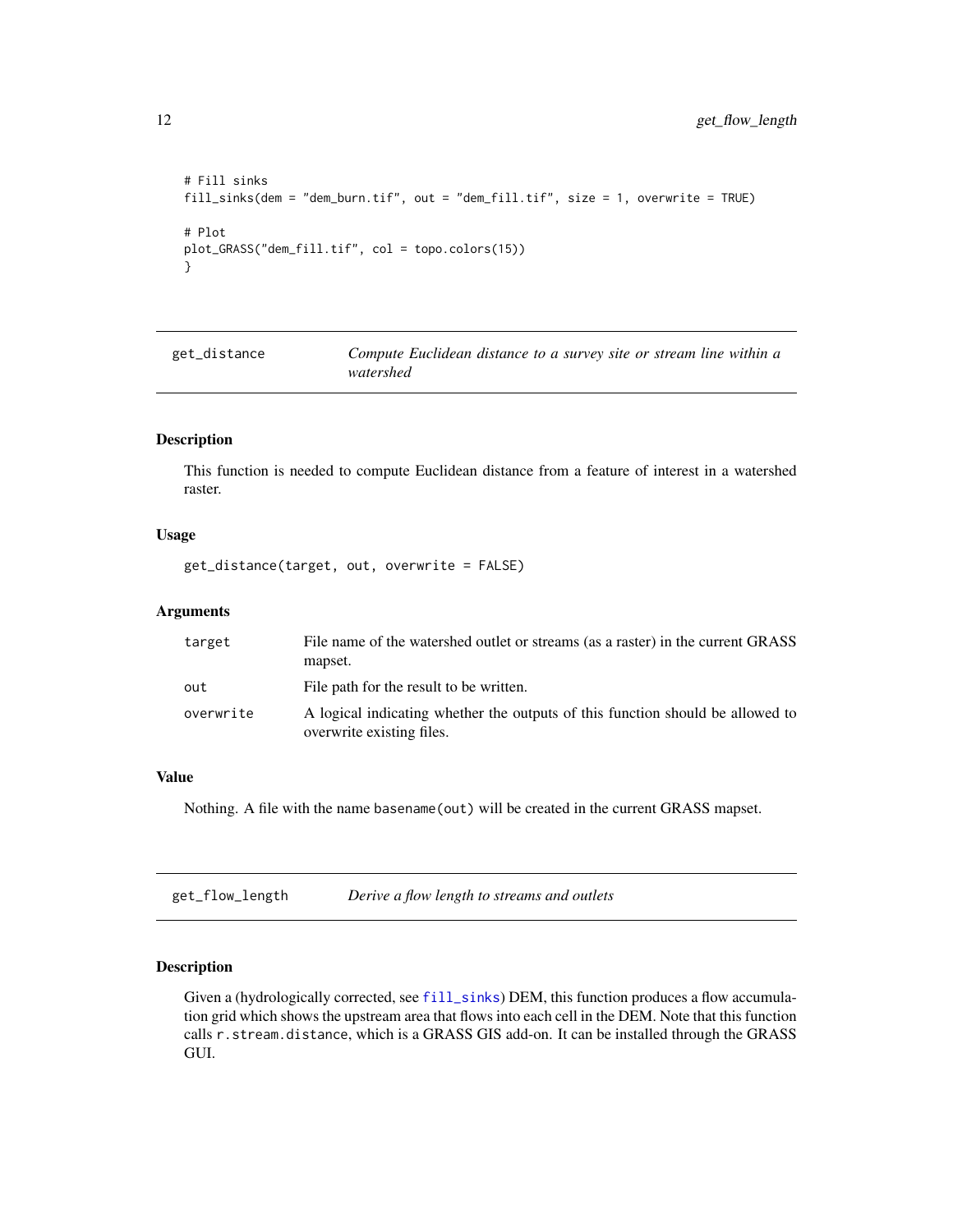get\_flow\_length 13

# Usage

```
get_flow_length(
  str_rast,
  flow_dir,
 out,
  to_outlet = FALSE,
 overwrite = FALSE,
 max_memory = 300
)
```
#### Arguments

| str_rast   | Rasterized unary streams file.                                        |
|------------|-----------------------------------------------------------------------|
| flow_dir   | Flow direction raster.                                                |
| out        | A file name for the output raster of flow lengths.                    |
| to_outlet  | Calculate parameters for outlets flag. Defaults to FALSE for streams. |
| overwrite  | Overwrite flag. Defaults to FALSE.                                    |
| max_memory | Max memory used in memory swap mode (MB). Defaults to 300.            |

# Value

Nothing. A file with the name out will be written to GRASS's current workspace.

```
# Will only run if GRASS is running
if(check_running()){
# Load data set
dem <- system.file("extdata", "dem.tif", package = "rdwplus")
sites <- system.file("extdata", "site.shp", package = "rdwplus")
stream_shp <- system.file("extdata", "streams.shp", package = "rdwplus")
# Set environment parameters and import data to GRASS
set_envir(dem)
raster_to_mapset(rasters = dem, as_integer = FALSE)
vector_to_mapset(vectors = c(sites, stream_shp))
# Create binary stream
rasterise_stream("streams", "streams_rast.tif", overwrite = TRUE)
reclassify_streams("streams_rast.tif", "streams_binary.tif",
out_type = "binary", overwrite = TRUE)
# Burn dem
burn_in(dem = "dem.tif", stream = "streams_binary.tif",
out = "dem_burn.tif", burn = 10, overwrite = TRUE)
# Fill sinks
fill_sinks(dem = "dem_burn.tif", out = "dem_fill.tif", size = 1, overwrite = TRUE)
```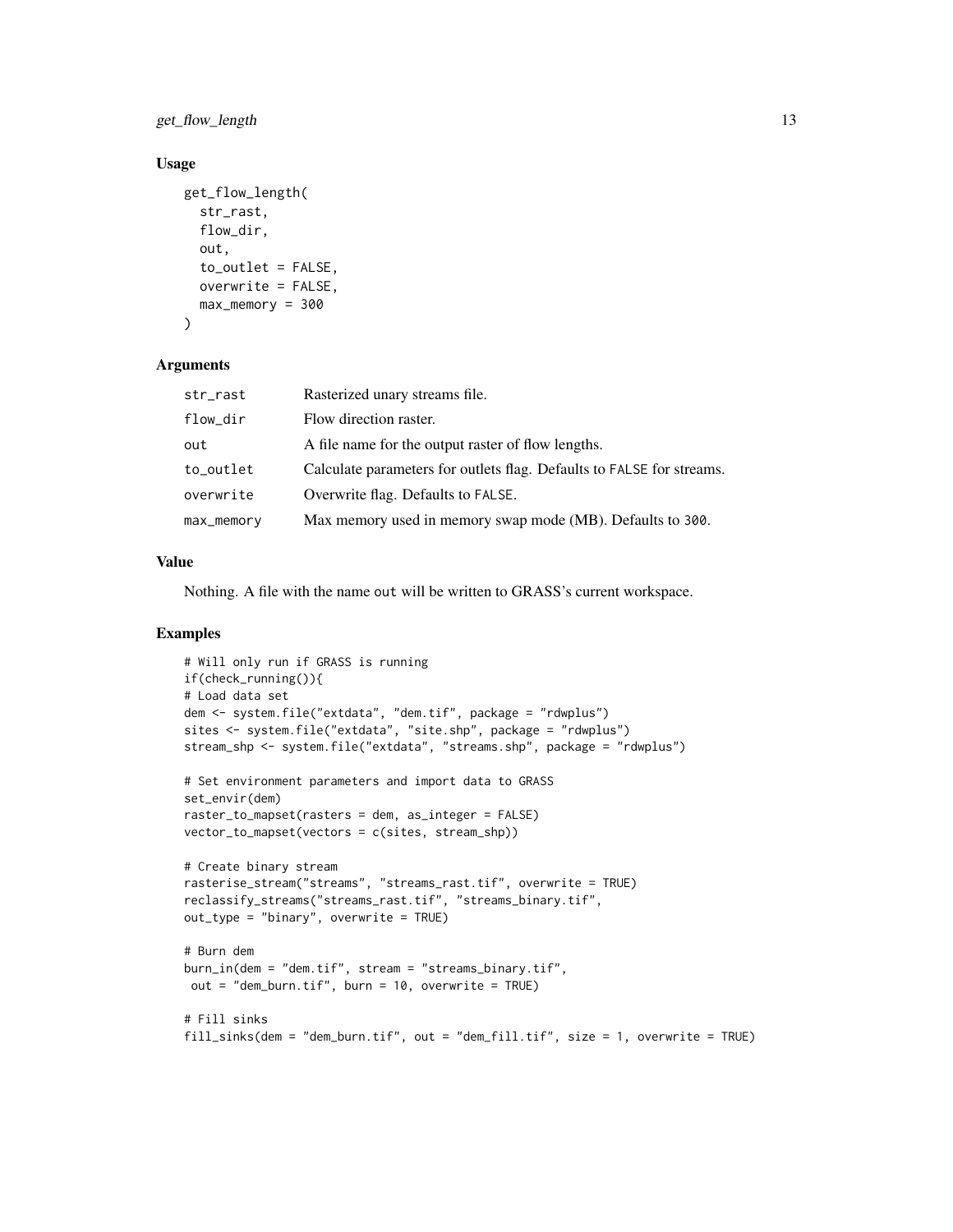```
# Derive flow accumulation and direction grids
derive_flow(dem = "dem_fill.tif", flow_dir = "fdir.tif",
flow_acc = "facc.tif", overwrite = TRUE)
# Snap sites to pour points (based on flow accumulation)
snap_sites(sites = "site", flow_acc = "facc.tif", max_move = 2,
out = "snapsite.shp", overwrite = TRUE)
# Get pour points / outlets as raster cells
rowID < -1site_coords <- readVECT("site")
coords_i <- site_coords@coords[rowID, 1:2]
coords_i_out <- paste0("pour_point_", rowID)
coord_to_raster(coords_i, coords_i_out, TRUE)
# Name for flow length raster
current_flow_out <- paste0("flowlenOut_", rowID, ".tif")
# Create it
get_flow_length(str_rast = coords_i_out,
flow_dir = "fdir.tif",
out = current_flow_out,
to_outlet = TRUE,
overwrite = TRUE)
# Plot
plot_GRASS(current_flow_out, col = topo.colors(15))
}
```
#### get\_watershed *Delineate watershed for a survey site*

# Description

This function delineates a watershed around the ith site from a set of survey sites.

#### Usage

```
get_watershed(
  sites,
  i,
 flow_dir,
 out,
 write_file = FALSE,
 overwrite = FALSE,
  lessmem = FALSE
)
```
<span id="page-13-0"></span>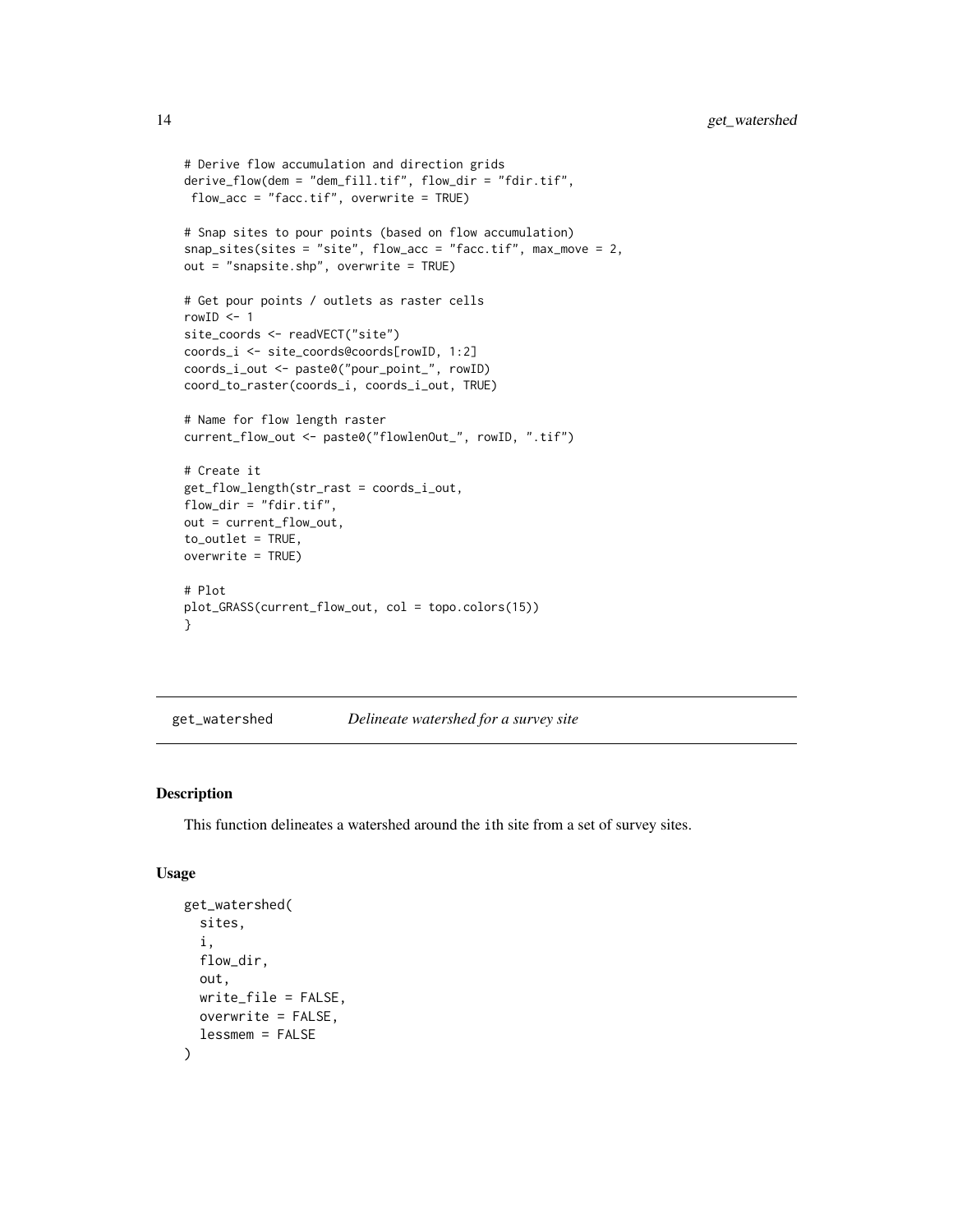# get\_watershed 15

#### **Arguments**

| sites      | A file path to a shapefile of points or a Spatial Points* object.                                                                                                                                                                  |
|------------|------------------------------------------------------------------------------------------------------------------------------------------------------------------------------------------------------------------------------------|
| i          | An integer which indexes one row of the sites' attribute table.                                                                                                                                                                    |
| flow_dir   | The name of a flow direction grid in the current GRASS mapset.                                                                                                                                                                     |
| out        | The name of the output raster. A raster with the name basename (out) will be<br>imported into the GRASS mapset. If write file is true, then a file with the<br>name out will be written into the user's current working directory. |
| write_file | A logical indicating whether the output file should be stored as a file in the user's<br>current working directory. Defaults to FALSE.                                                                                             |
| overwrite  | A logical indicating whether the output should be allowed to overwrite existing<br>files. Defaults to FALSE.                                                                                                                       |
| lessmem    | A logical indicating whether to use the less memory modified watershed module.<br>Defaults to FALSE.                                                                                                                               |

# Value

Nothing. A raster file with the name out may be written to file if you have set the write\_file argument accordingly. A raster with the name basename(out) will be imported into the current GRASS mapset.

```
# Will only run if GRASS is running
if(check_running()){
# Load data set
dem <- system.file("extdata", "dem.tif", package = "rdwplus")
landuse <- system.file("extdata", "landuse.tif", package = "rdwplus")
sites <- system.file("extdata", "site.shp", package = "rdwplus")
stream_shp <- system.file("extdata", "streams.shp", package = "rdwplus")
# Set environment parameters and import data to GRASS
set_envir(dem)
raster_to_mapset(rasters = c(dem, landuse), as_integer = c(FALSE, TRUE))
vector_to_mapset(vectors = c(sites, stream_shp))
# Create binary stream
rasterise_stream("streams", "streams_rast.tif", overwrite = TRUE)
reclassify_streams("streams_rast.tif", "streams_binary.tif",
out_type = "binary", overwrite = TRUE)
# Burn dem
burn_in(dem = "dem.tif", stream = "streams_binary.tif",
out = "dem_burn.tif", burn = 10, overwrite = TRUE)
# Fill sinks
fill_sinks(dem = "dem_burn.tif", out = "dem_fill.tif",
size = 1, overwrite = TRUE)
```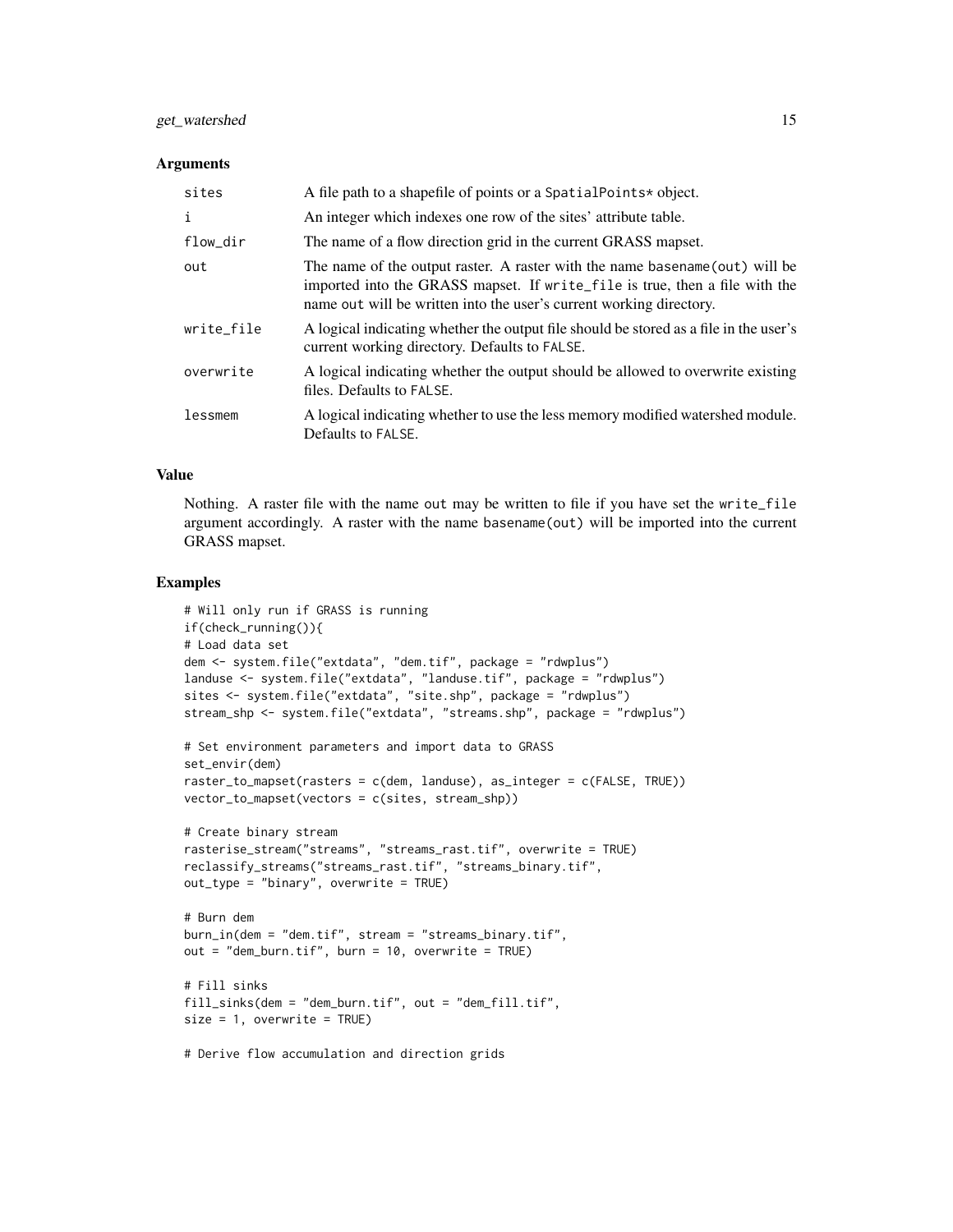```
derive_flow(dem = "dem_fill.tif", flow_dir = "fdir.tif",
flow_acc = "facc.tif", overwrite = TRUE)
# Snap sites to pour points (based on flow accumulation)
snap_sites(sites = "site", flow_acc = "facc.tif", max_move = 2,
out = "snapsite.shp", overwrite = TRUE)
point_to_raster(outlets = "site", out = "sites_rast.tif", overwrite = TRUE)
# Compute current site's watershed
rowID < -1current_watershed <- paste0("watershed_", rowID, ".tif")
get_watershed(sites = "snapsite.shp",
i = rowID,
flow_dir = "fdir.tf",out = current_watershed,
write_file = FALSE,
overwrite = TRUE)
# Plot
plot_GRASS(current_watershed, col = topo.colors(2))
plot_GRASS("streams_rast.tif", col = "white", add = TRUE)
plot_GRASS("sites_rast.tif", col = "red", add = TRUE)
}
```

| plot_GRASS |  | A function to plot a raster from the current GRASS mapset |
|------------|--|-----------------------------------------------------------|
|            |  |                                                           |

Given the name of a raster in the current GRASS mapset, this function will plot it as a RasterLayer object.

#### Usage

```
plot_GRASS(x, out_x, ...)
```
# Arguments

| X       | The name of an object in the current GRASS mapset.                                                                                                                                  |
|---------|-------------------------------------------------------------------------------------------------------------------------------------------------------------------------------------|
| $out_x$ | Optional. If supplied, the function makes a call to retrieve_raster and writes<br>out the raster to the file path out_x. Otherwise the function will write the layer<br>to tempdir. |
| .       | Additional arguments to plot.                                                                                                                                                       |

#### Value

Nothing.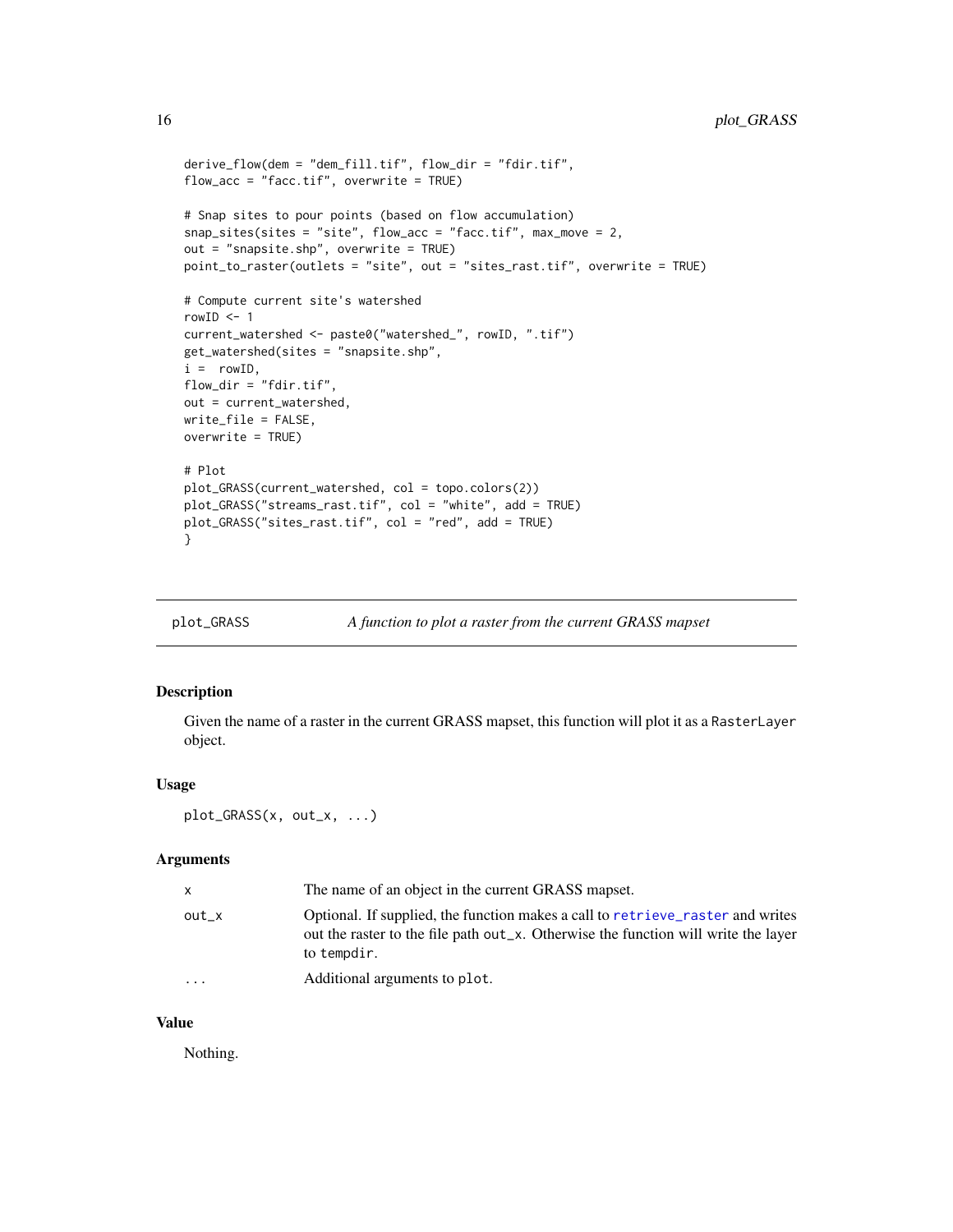#### <span id="page-16-0"></span>plot\_layer 17

# Examples

```
# Will only run if GRASS is running
if(check_running()){
# Load data set
dem <- system.file("extdata", "dem.tif", package = "rdwplus")
landuse <- system.file("extdata", "landuse.tif", package = "rdwplus")
sites <- system.file("extdata", "site.shp", package = "rdwplus")
stream_shp <- system.file("extdata", "streams.shp", package = "rdwplus")
# Set environment parameters and import data to GRASS
set_envir(dem)
raster_to_mapset(rasters = c(dem, landuse), as_integer = c(FALSE, TRUE))
vector_to_mapset(vectors = c(sites, stream_shp))
# Rasterise streams and sites
rasterise_stream("streams", "streams_rast.tif", overwrite = TRUE)
point_to_raster(outlets = "site", out = "sites_rast.tif", overwrite = TRUE)
# Plot
# Set number 1
par(mfrow = c(1,2))plot_GRASS("dem.tif", col = topo.colors(15))
plot_GRASS("sites_rast.tif", col = heat.colors(1), add = TRUE)
# Set number 2
plot_GRASS("landuse.tif", col = topo.colors(2))
plot_GRASS("streams_rast.tif", col = heat.colors(1), add = TRUE)
# Reset plotting device parameters
par(mfrow = c(1, 1))}
```
plot\_layer *A function to plot a raster from a file name*

#### Description

Given a path to a file raster, this function will plot it as a RasterLayer object.

# Usage

plot\_layer(x, ...)

#### Arguments

|          | A file path to a raster stored on disk. Can also be a Raster * object. |
|----------|------------------------------------------------------------------------|
| $\cdots$ | Additional arguments to plot.                                          |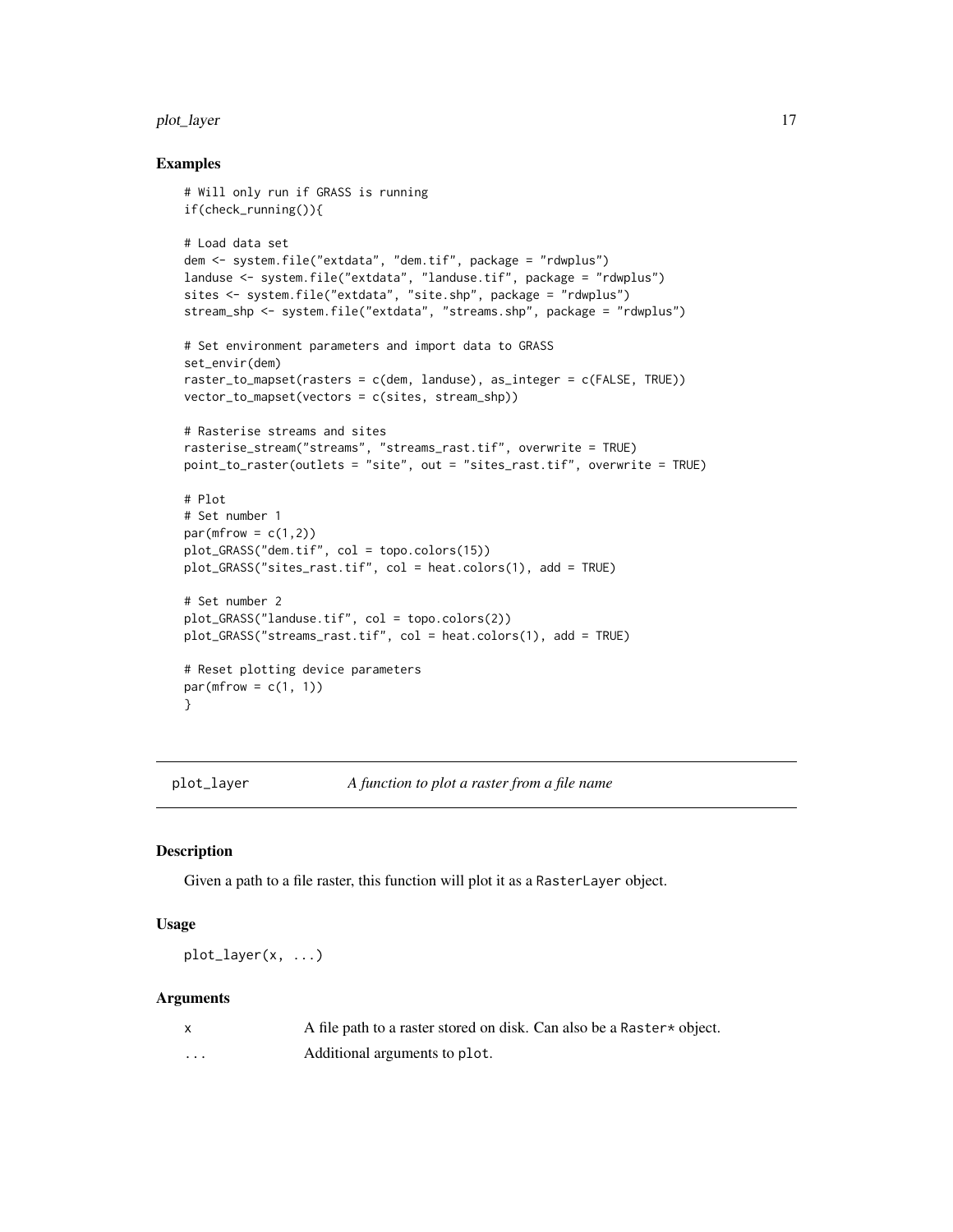# Value

Nothing.

#### Examples

```
# Load data set file path
dem <- system.file("extdata", "dem.tif", package = "rdwplus")
# Plot
# MAY NEED TO HAVE rgdal INSTALLED FOR .TIF FILES
plot_layer(dem)
```
point\_to\_raster *Convert outlet of a watershed from shapefile format into raster format*

# Description

Given a shapefile of outlet(s), this function will convert its contents into a raster.

# Usage

```
point_to_raster(outlets, out, overwrite = FALSE, max_memory = 300)
```
# Arguments

| outlets    | A shapefile of outlets in the current GRASS mapset.                                                          |
|------------|--------------------------------------------------------------------------------------------------------------|
| out        | The name of the output raster.                                                                               |
| overwrite  | A logical indicating whether the output should be allowed to overwrite existing<br>files. Defaults to FALSE. |
| max_memory | Max memory used in memory swap mode (MB). Defaults to 300.                                                   |

# Value

Nothing. A file called out will be created in the current GRASS mapset.

```
# Will only run if GRASS is running
if(check_running()){
# Load data set
dem <- system.file("extdata", "dem.tif", package = "rdwplus")
sites <- system.file("extdata", "site.shp", package = "rdwplus")
# Set environment parameters and import data to GRASS
set_envir(dem)
vector_to_mapset(vectors = sites)
```
<span id="page-17-0"></span>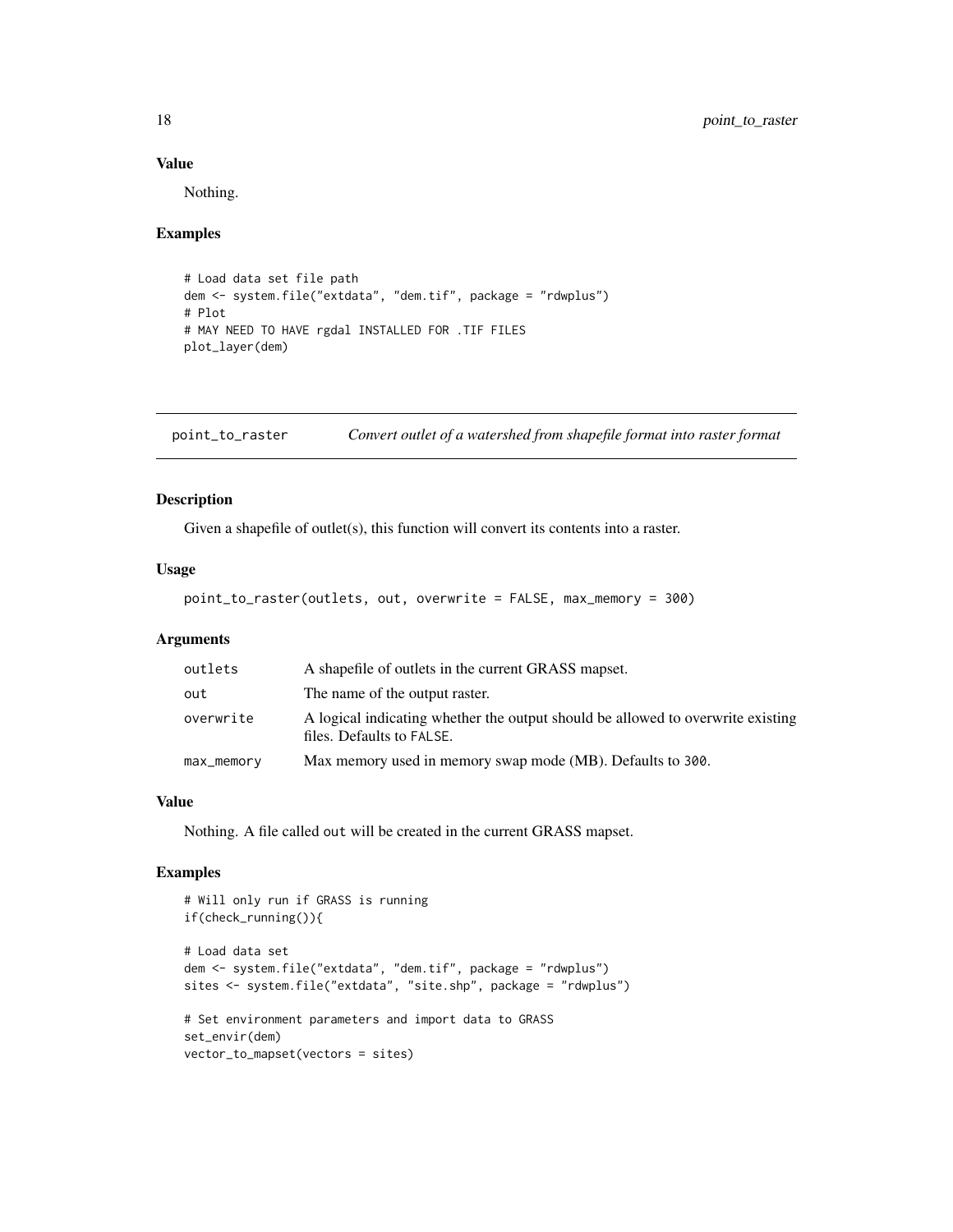<span id="page-18-0"></span>rasterise\_stream 19

```
# Point to raster
point_to_raster(outlets = "site", out = "sites_rast.tif", overwrite = TRUE)
# Check conversion success
vibe_check()
}
```
rasterise\_stream *Turn a shapefile of stream edges into a raster*

# **Description**

Given a shapefile of lines representing the channels of a stream network, this function will return a rasterised version of the shapefile. The raster will have the parameters of the current GRASS mapset.

#### Usage

```
rasterise_stream(streams, out, overwrite = FALSE, max_memory = 300, ...)
```
# Arguments

| streams    | A file name for a shapefile of stream edges in the current GRASS mapset.                              |
|------------|-------------------------------------------------------------------------------------------------------|
| out        | The filename of the output.                                                                           |
| overwrite  | A logical indicating whether the output is allowed to overwrite existing files.<br>Defaults to FALSE. |
| max_memory | Max memory used in memory swap mode (MB). Defaults to 300.                                            |
| $\ddotsc$  | Additional arguments to v. to. rast.                                                                  |

#### Value

Nothing. A file will be written to out. Note that out can be a full file path to any location in your file system. A raster with the name basename(out) will be written to the current GRASS mapset.

```
# Will only run if GRASS is running
if(check_running()){
# Load data set
dem <- system.file("extdata", "dem.tif", package = "rdwplus")
stream_shp <- system.file("extdata", "streams.shp", package = "rdwplus")
# Set environment parameters and import data to GRASS
set_envir(dem)
vector_to_mapset(vectors = stream_shp)
```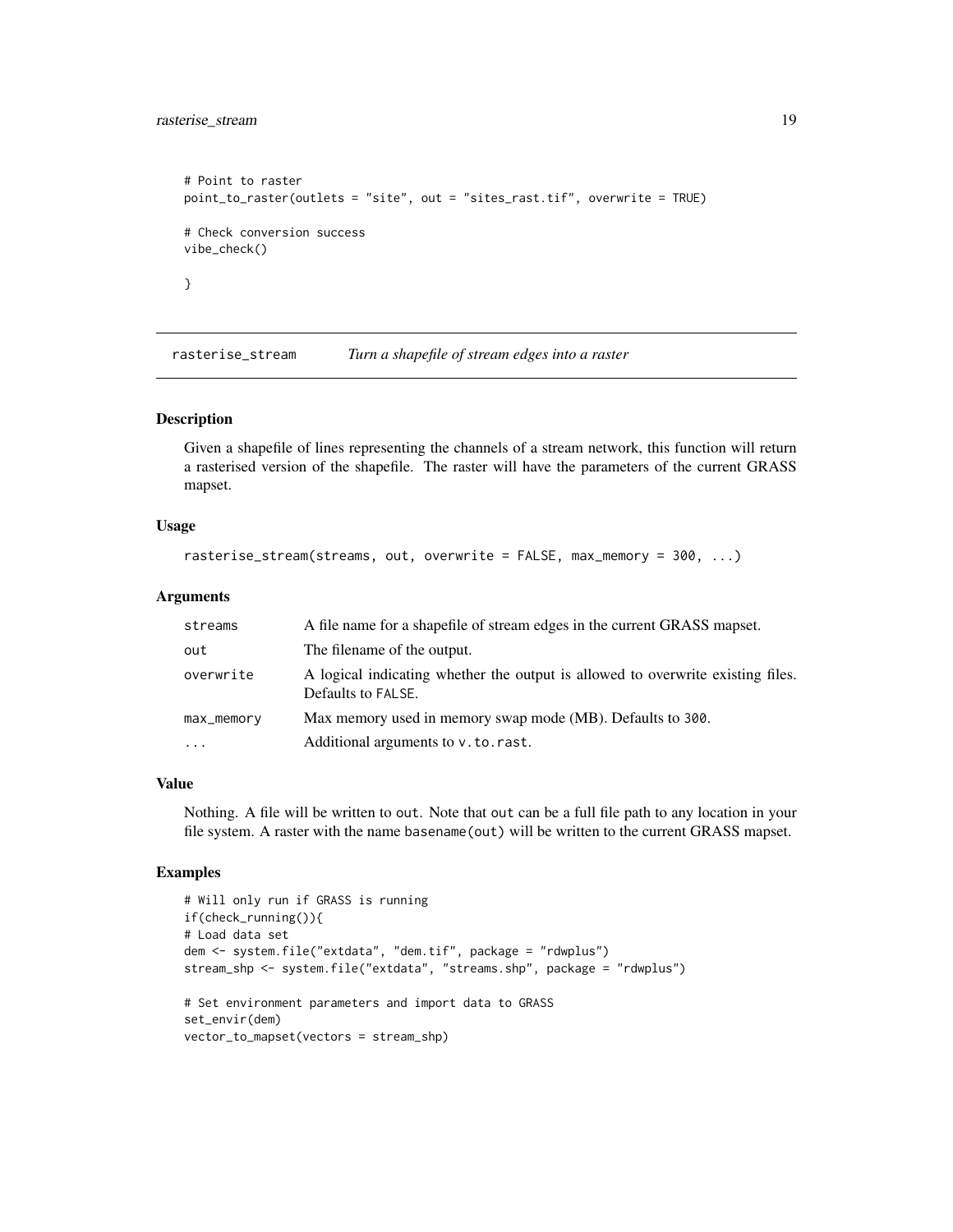```
# Create rasterised stream
out_name <- paste0(tempdir(), "/streams_rast.tif")
rasterise_stream("streams", out_name, overwrite = TRUE)
# Plot
plot_GRASS("streams_rast.tif", col = topo.colors(2))
}
```
raster\_to\_mapset *Import rasters into GRASS mapset*

# Description

GRASS can only deal with raster and vector data in a GRASS mapset. This function takes external rasters and imports them into the current GRASS mapset.

# Usage

```
raster_to_mapset(
  rasters,
  as_integer = rep(FALSE, length(rasters)),
  overwrite = FALSE,
  max\_memory = 300,...
\mathcal{L}
```
# Arguments

| rasters    | A character vector of filenames of rasters to import.                                                                                                                                                                     |
|------------|---------------------------------------------------------------------------------------------------------------------------------------------------------------------------------------------------------------------------|
| as_integer | A logical vector indicating whether each raster should be imported strictly in<br>integer format. Defaults to FALSE.                                                                                                      |
| overwrite  | A logical indicating whether the overwrite flag should be used. If FALSE, then<br>the corresponding raster is allowed to retain its original format. Defaults to<br>FALSE. May cause value truncation if improperly used. |
| max_memory | Max memory used in memory swap mode (MB). Defaults to 300.                                                                                                                                                                |
| $\cdot$    | Additional arguments to r. import.                                                                                                                                                                                        |

# Value

A vector of raster layer names in the GRASS mapset.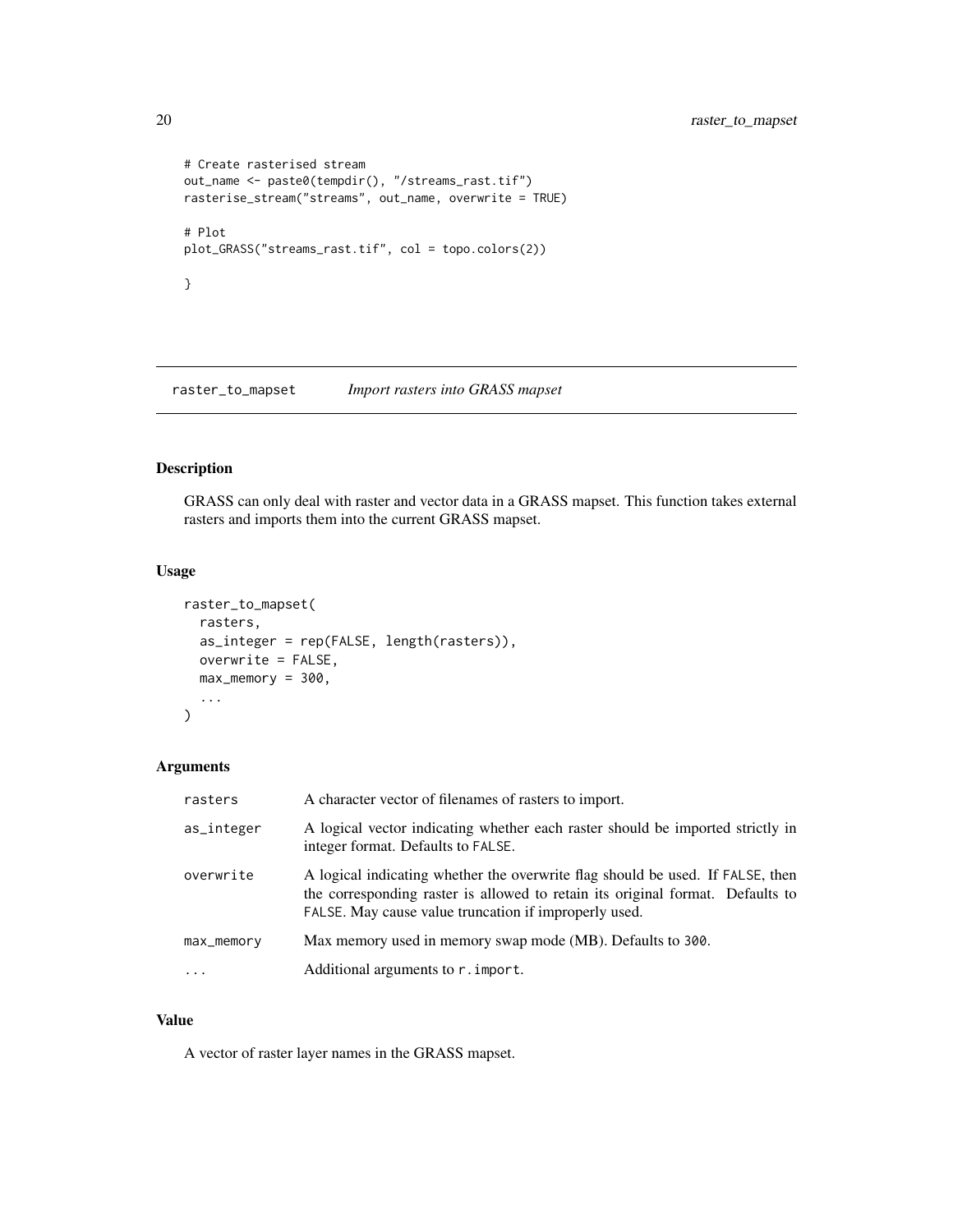#### <span id="page-20-0"></span>rdwplus 21

# Examples

```
# Will only run if a GRASS session is initialised
if(check_running()){
  dem <- system.file("extdata", "dem.tif", package = "rdwplus")
  raster_to_mapset(dem)
}
```
rdwplus *An Implementation of IDW-PLUS (Inverse Distance Weighted Percent Land Use for Streams) in R*

# Description

Use R to call the hydrological toolboxes and functions in GRASS GIS to compute spatially explicit land-use metrics for stream survey sites. The package includes functions for preprocessing digital elevation and streams data, and one function to compute all the spatially explicit land use metrics described in Peterson et al. (2011) Freshwater Biology, 56(3), 590-610.

| reclassify_streams | Reclassify streams into the format required for the land use metric |  |
|--------------------|---------------------------------------------------------------------|--|
|                    | calculations                                                        |  |

# Description

Given a streams raster, this function will either create a binary streams raster (0 for non-stream cells and 1 for stream cells) or a unary streams raster (1 for stream cells and NoData for all other cells). Another option is to reclassify the streams raster such that stream cells are given the value NoData and non-stream cells are given the value 1.

#### Usage

```
reclassify_streams(stream, out, out_type = "binary", overwrite = FALSE)
```
#### Arguments

| stream    | Name of a streams raster in the current GRASS mapset. Typically this is the<br>result of rasterise_stream. The raster should have NoData values for all non-<br>stream cells. Stream cells can have any other value. |
|-----------|----------------------------------------------------------------------------------------------------------------------------------------------------------------------------------------------------------------------|
| out       | The output file.                                                                                                                                                                                                     |
| out_type  | Either 'binary', 'unary', or 'none'. See the Description above.                                                                                                                                                      |
| overwrite | A logical indicating whether the output should be allowed to overwrite any ex-<br>isting files. Defaults to FALSE.                                                                                                   |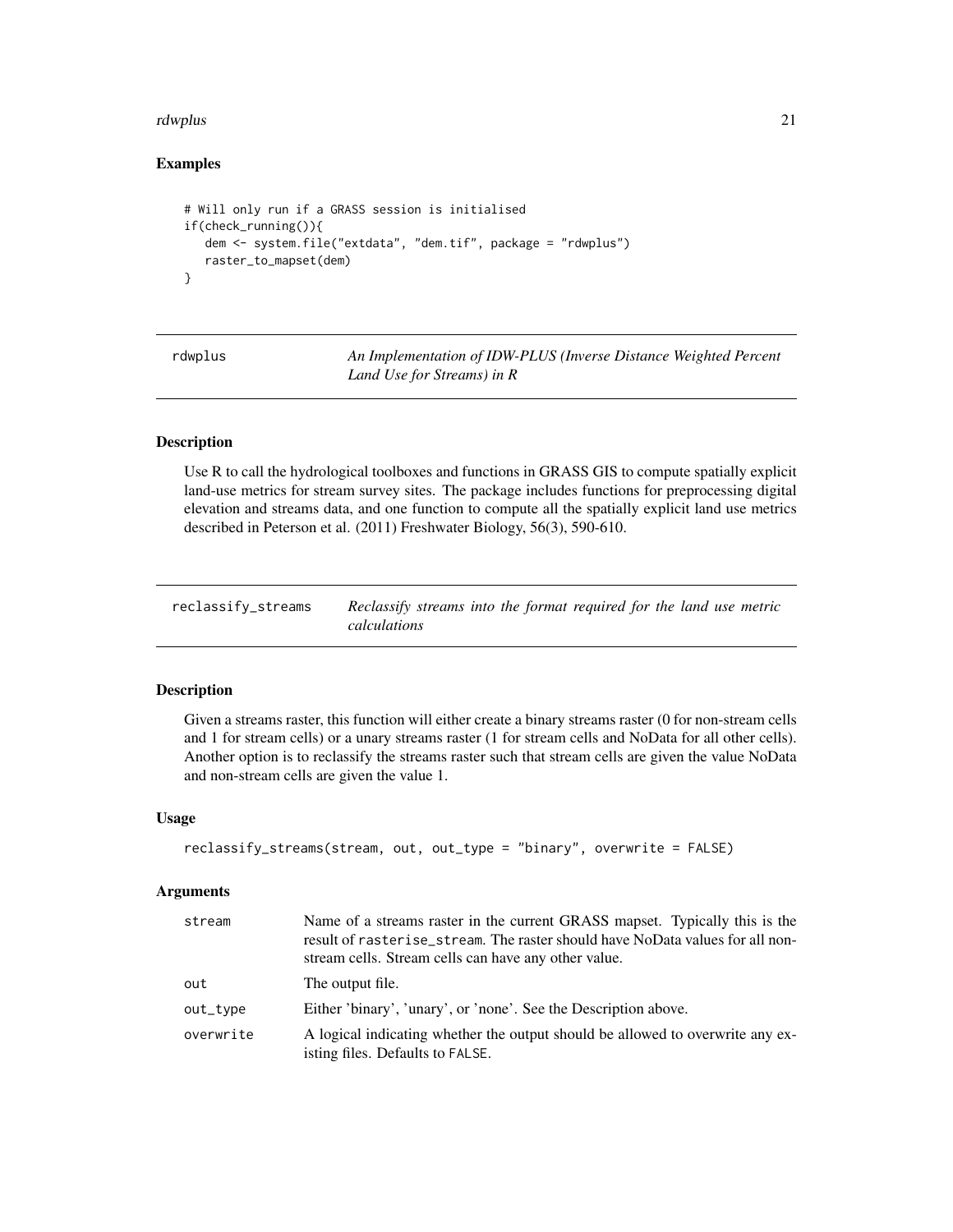# <span id="page-21-0"></span>Value

Nothing. A file with the name out will be written to the current GRASS mapset. This raster will be in unsigned integer format.

#### Examples

```
# Will only run if GRASS is running
if(check_running()){
# Load data set
dem <- system.file("extdata", "dem.tif", package = "rdwplus")
stream_shp <- system.file("extdata", "streams.shp", package = "rdwplus")
# Set environment parameters and import data
set_envir(dem)
vector_to_mapset(vectors = stream_shp)
# Create binary stream
out_name <- paste0(tempdir(), "/streams_rast.tif")
rasterise_stream("streams", out_name, overwrite = TRUE)
reclassify_streams("streams_rast.tif", "streams_binary.tif", out_type = "binary", overwrite = TRUE)
reclassify_streams("streams_rast.tif", "streams_unary.tif", out_type = "unary", overwrite = TRUE)
reclassify_streams("streams_rast.tif", "streams_none.tif", out_type = "none", overwrite = TRUE)
# Plot
plot_GRASS("streams_rast.tif", col = topo.colors(2), main = "Rasterized Streams")
plot_GRASS("streams_binary.tif", col = topo.colors(2), main = "Binary Streams")
plot_GRASS("streams_unary.tif", col = topo.colors(2), main = "Unary Streams")
plot_GRASS("streams_none.tif", col = topo.colors(2), main = "Null (none) Streams")
}
```

```
report_mapset Identify current mapset or list all possible mapsets
```
#### Description

GRASS GIS uses a system of mapsets.

# Usage

```
report_mapset(which = "current")
```
#### Arguments

| which | One of either 'current' (the default), which causes the function to return the cur- |
|-------|-------------------------------------------------------------------------------------|
|       | rent mapset, or 'possible', which causes the function to list all possible mapsets. |

# Value

Nothing.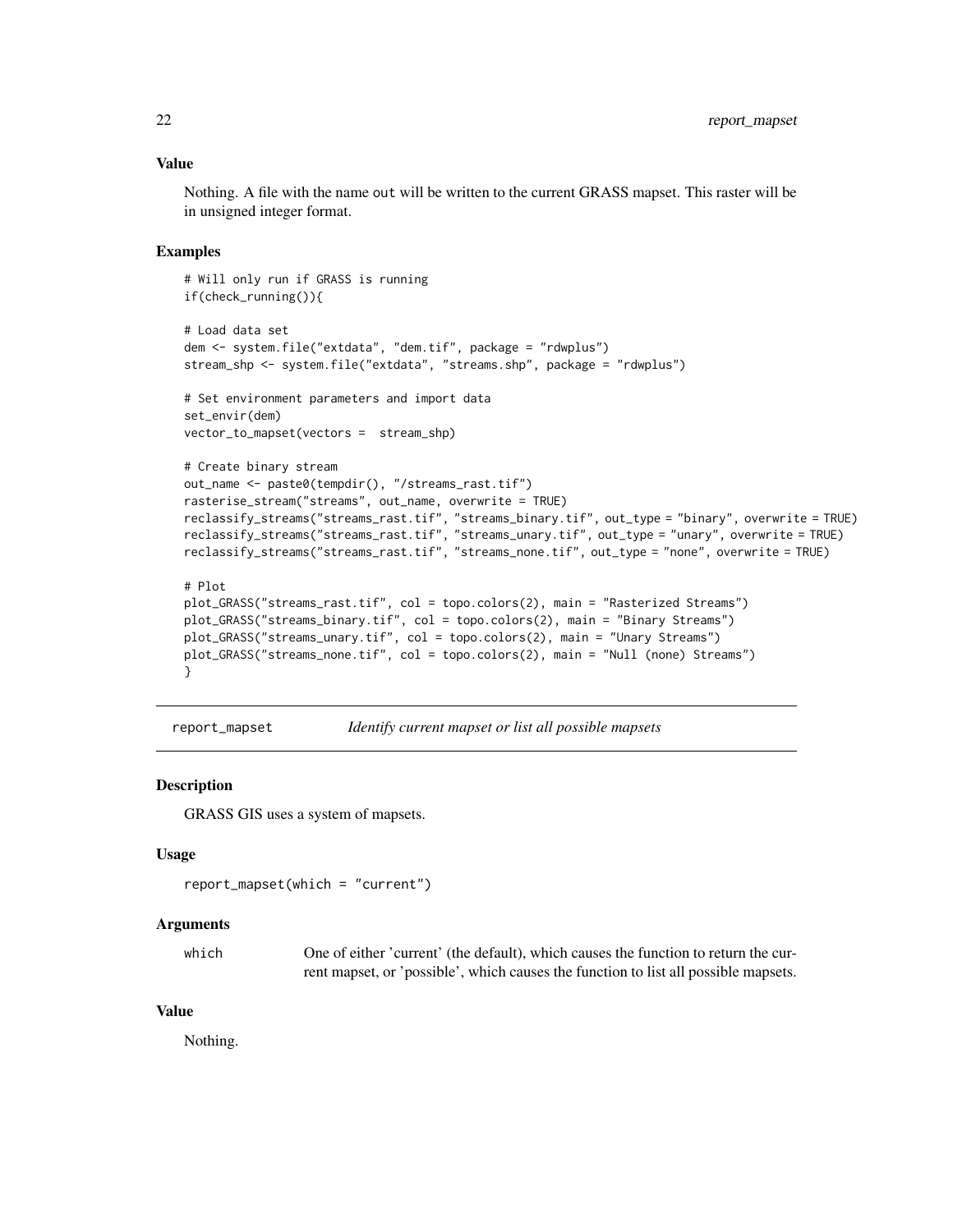<span id="page-22-1"></span><span id="page-22-0"></span>

This function writes a GRASS mapset raster to file.

#### Usage

```
retrieve_raster(layer, out_layer, overwrite = FALSE, ...)
```
#### Arguments

| laver     | The name of the raster in the GRASS mapset that is to be written out.                                                               |
|-----------|-------------------------------------------------------------------------------------------------------------------------------------|
| out_layer | The name of the file to be created, with the relevant file extension.                                                               |
| overwrite | A logical indicating whether the output from this function should be allowed to<br>overwrite any existing files. Defaults to FALSE. |
| $\cdots$  | Additional arguments to r.out.gdal.                                                                                                 |

# Value

Nothing.

# Examples

```
# Will only run if GRASS is running
if(check_running()){
# Load data set
dem <- system.file("extdata", "dem.tif", package = "rdwplus")
# Set environment parameters and import data to GRASS
set_envir(dem)
raster_to_mapset(rasters = dem, as_integer = FALSE)
# Retrieve raster
out_name <- paste0(tempdir(), "/retrieved_dem.tif")
retrieve_raster("dem.tif", out_layer = out_name, overwrite = TRUE)
```
}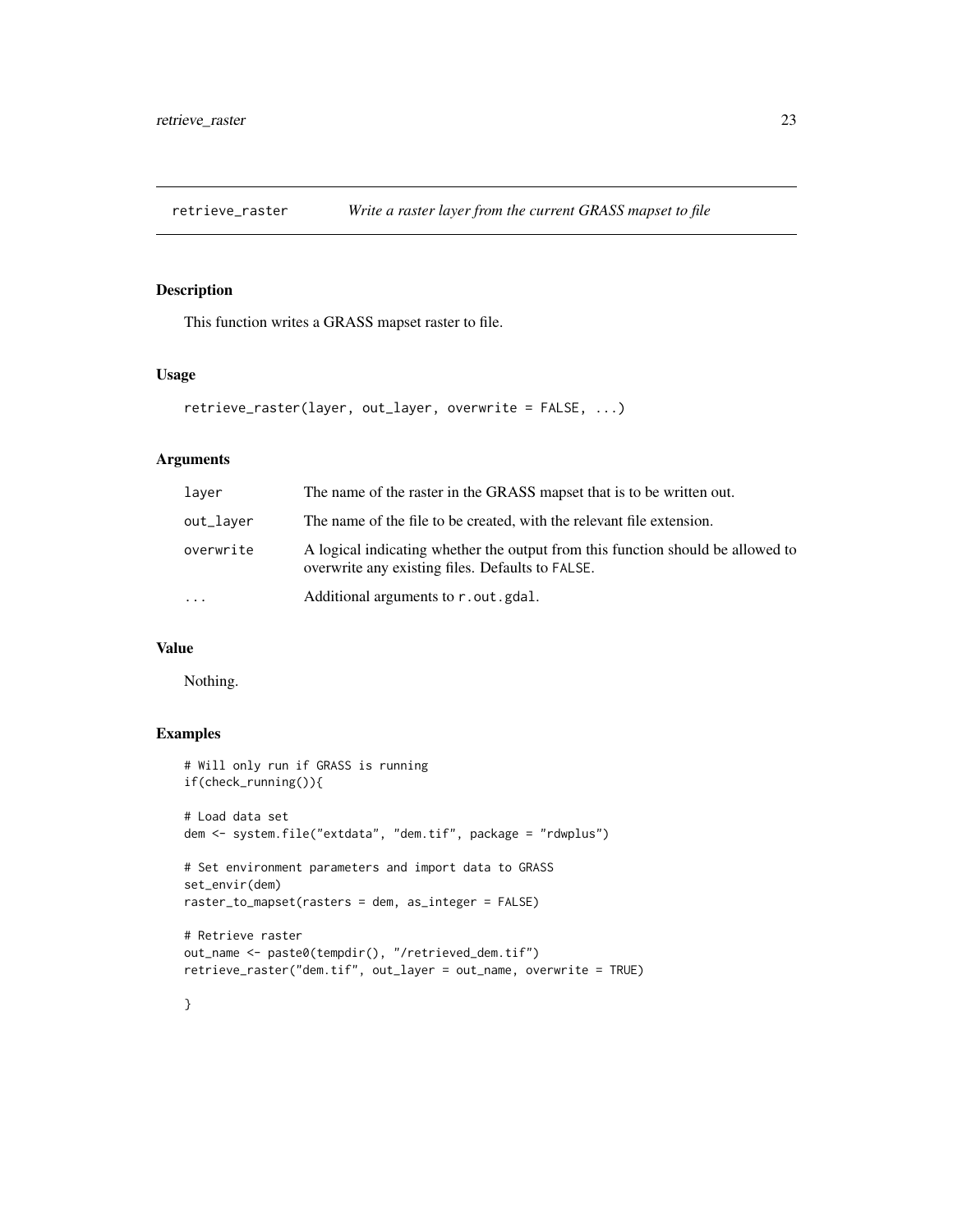<span id="page-23-0"></span>

This function writes a GRASS mapset vector layer (like a shapefile) to file.

# Usage

```
retrieve_vector(layer, out_layer, overwrite = FALSE, ...)
```
# Arguments

| laver     | The name of the vector layer in the GRASS mapset that is to be written out.                                                         |
|-----------|-------------------------------------------------------------------------------------------------------------------------------------|
| out_layer | The name of the shapefile to be created (with .shp file extension).                                                                 |
| overwrite | A logical indicating whether the output from this function should be allowed to<br>overwrite any existing files. Defaults to FALSE. |
| $\cdots$  | Additional arguments to v.out.ogr.                                                                                                  |
|           |                                                                                                                                     |

# Value

Nothing.

# Examples

}

```
# Will only run if GRASS is running
if(check_running()){
# Load data set
dem <- system.file("extdata", "dem.tif", package = "rdwplus")
stream_shp <- system.file("extdata", "streams.shp", package = "rdwplus")
# Set environment parameters and import data to GRASS
set_envir(dem)
vector_to_mapset(vectors = stream_shp)
# Retrieve raster
out_name <- paste0(tempdir(), "/", "retrieved_streams.shp")
retrieve_vector("streams", out_layer = out_name, overwrite = TRUE)
```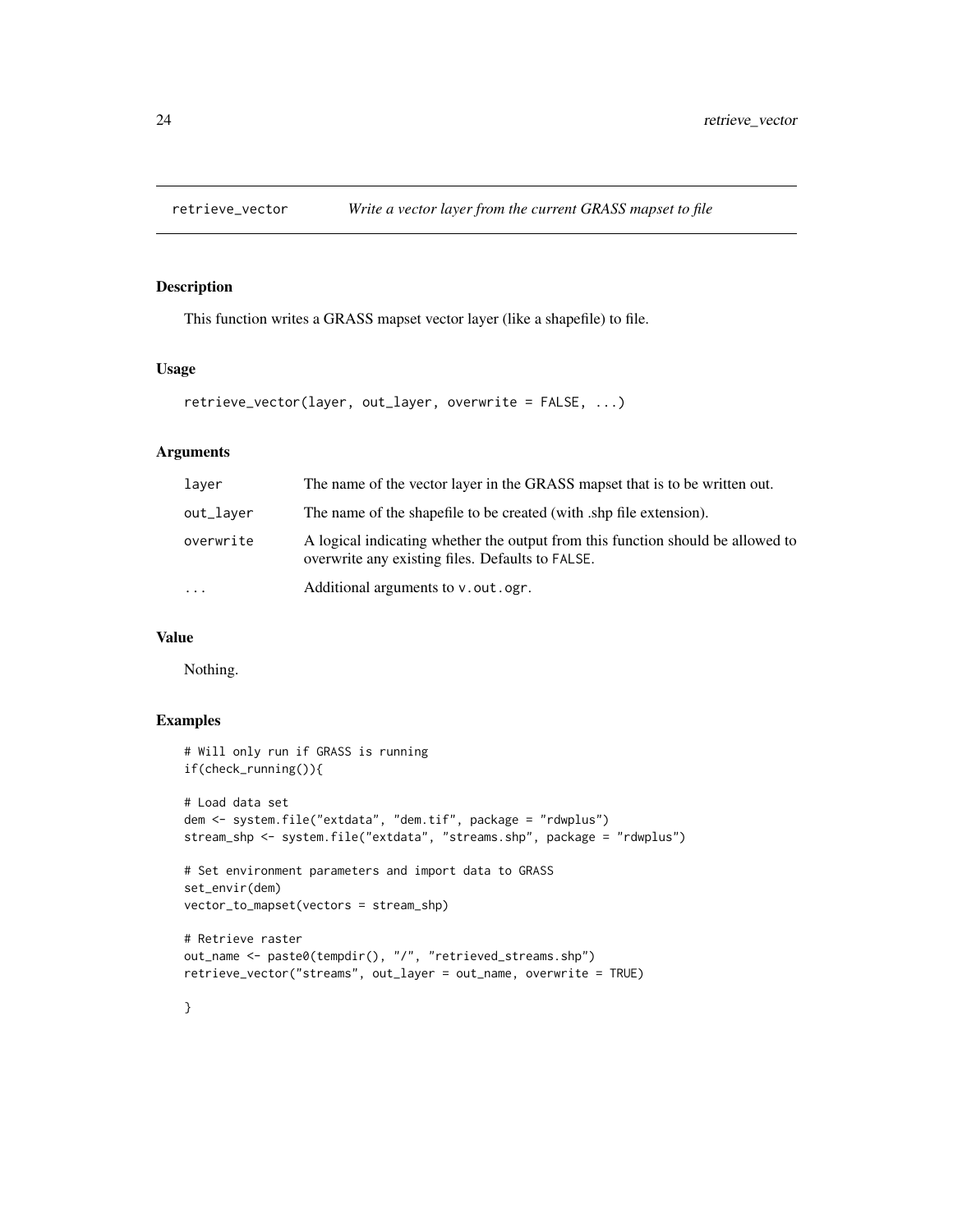<span id="page-24-0"></span>This function finds the path to potential GRASS installations. It does so in a very crude way; that is, by searching for directories that match the string 'GRASS'.

Warning: this function works by brute force, so it may take a few minutes to find potential GRASS installations.

Note: This is not guaranteed to work. It is not hard to find the path to your computer's GRASS installation yourself. This is the preferred course of action.

# Usage

```
search_for_grass(guide)
```
# Arguments

guide Optional. A specific folder to search in for the GRASS installation.

# Value

A vector of file paths to potential GRASS installations.

# Examples

my\_grass <- search\_for\_grass() my\_grass

set\_envir *Set environment parameters from a GIS layer.*

# Description

This function simplifies the process of setting up a GRASS environment with parameters such as cell snapping, size and mapset extent.

# Usage

set\_envir(layer)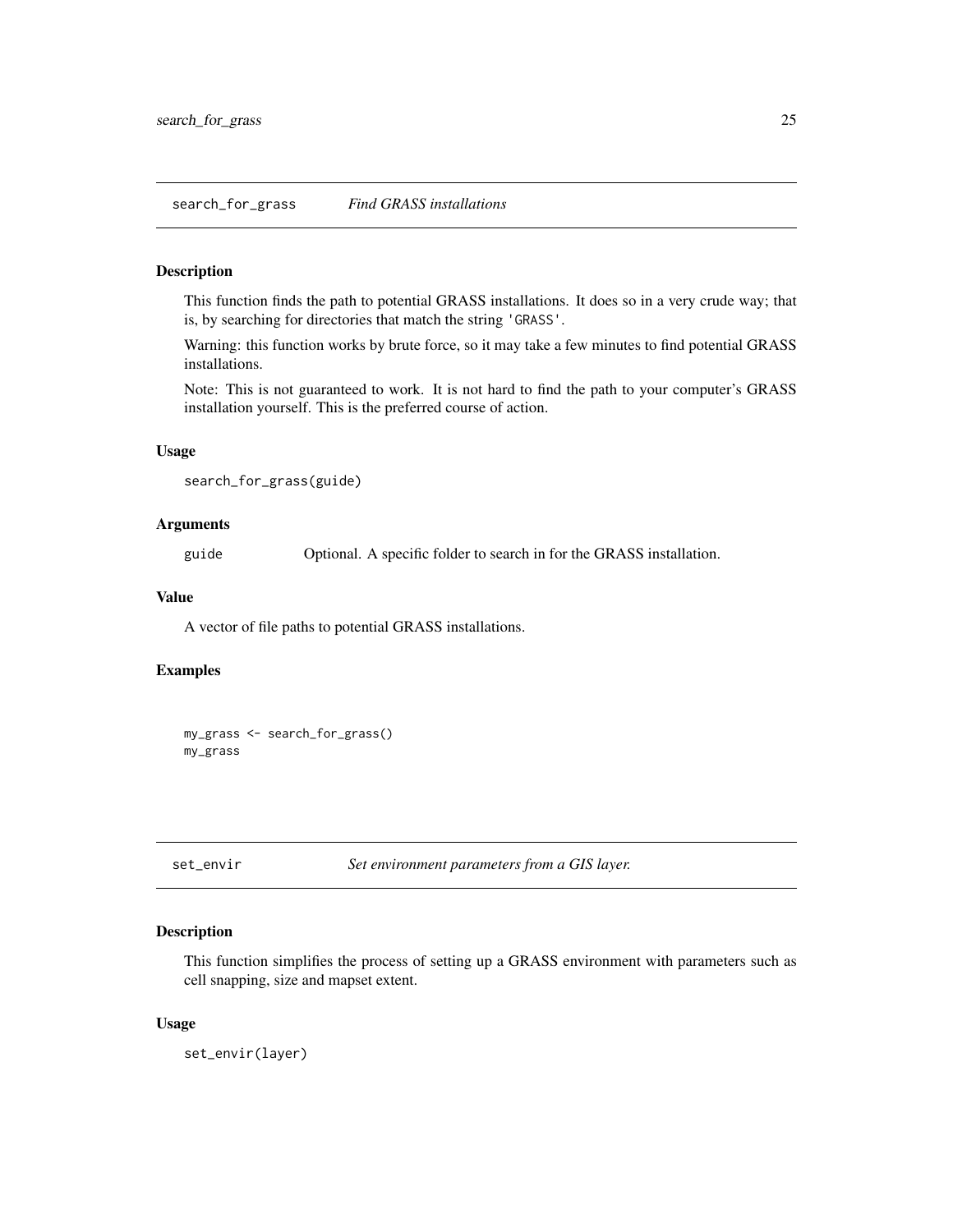<span id="page-25-0"></span>26 silence and the state of the state of the state of the state of the state of the state of the state of the state of the state of the state of the state of the state of the state of the state of the state of the state of

#### Arguments

layer A Raster\* object or the file path to a GIS layer that should be used to set environment parameters such as cell size, extent, etc.

# Value

Nothing. Displays current environment settings.

# Examples

```
# Will only run if GRASS is running
if(check_running()){
# Load data set
dem <- system.file("extdata", "dem.tif", package = "rdwplus")
# Set environment
set_envir(dem)
# Get environment metadata
gmeta()
}
```

| silence | Function to suppress messages, warnings, errors from GRASS com- |  |  |
|---------|-----------------------------------------------------------------|--|--|
|         | mands                                                           |  |  |

# Description

Prevents the printing GRASS warnings, etc. Use with extreme caution. This is only helpful IF AND ONLY IF you are SURE that any printed messages, warnings, and errors are spurious.

#### Usage

silence(value)

#### Arguments

value A logical indicating whether GRASS messages, warnings, errors should be suppressed. Can be missing, and it is missing by default. Choose "TRUE" or "FALSE".

#### Value

A logical indicating the current status of the option.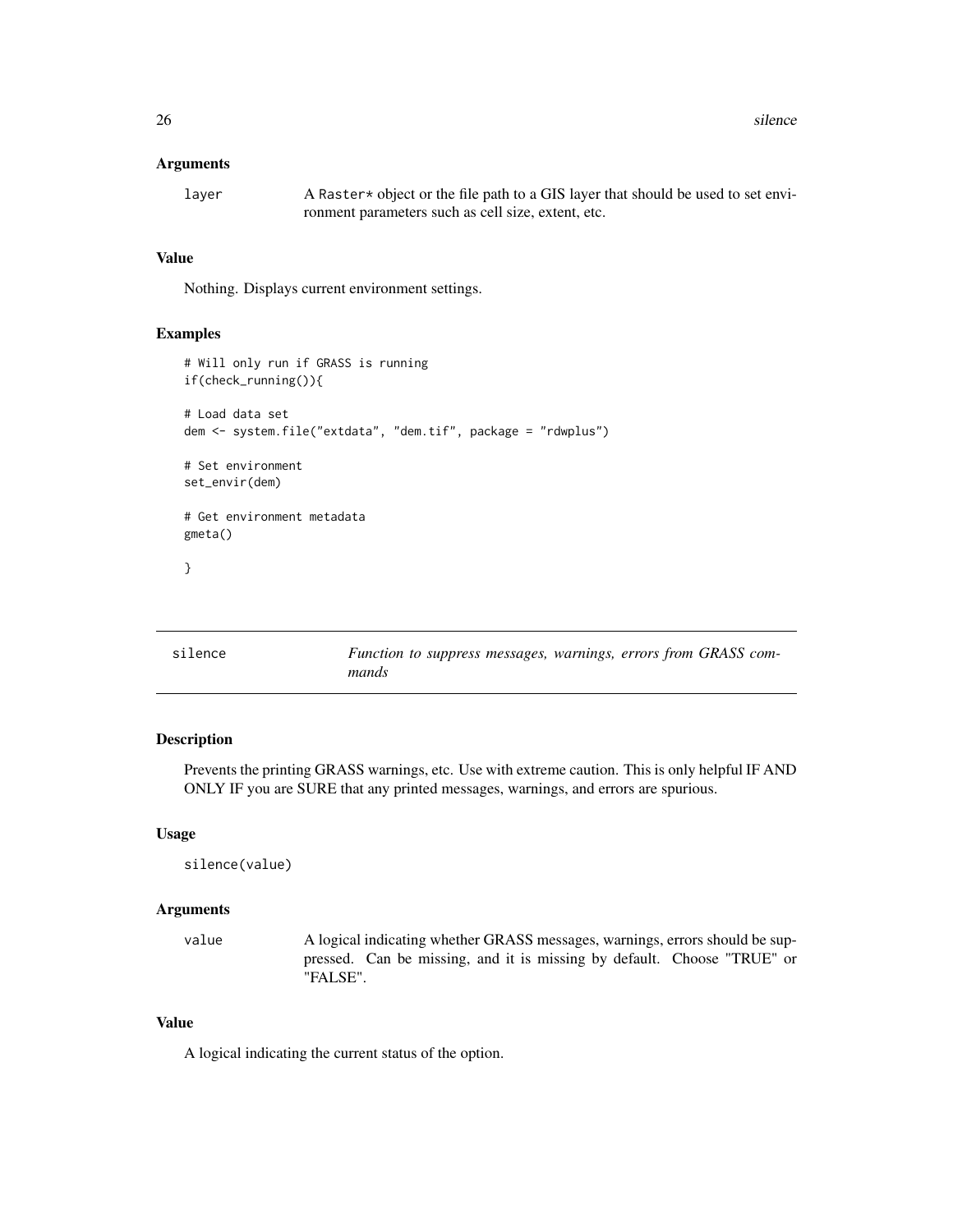#### <span id="page-26-0"></span>snap\_sites 27

# Examples

```
silence(TRUE)
silence(FALSE)
```
snap\_sites *A function to snap sites in a shapefile to a flow accumulation grid*

# Description

This function takes a set of survey site locations and makes sure that they are coincident with the point of highest flow accumulation within a specified distance. This is equivalent to snapping sites to a stream network. Note that this function calls r.stream.snap, which is a GRASS GIS add-on. It can be installed through the GRASS GUI.

### Usage

```
snap_sites(
  sites,
 flow_acc,
 max_move,
 out,
 overwrite = FALSE,
 max\_memory = 300,use_sp = TRUE,...
)
```
#### Arguments

| sites      | File name for a shapefile containing the locations of the survey sites in the cur-<br>rent GRASS mapset. |
|------------|----------------------------------------------------------------------------------------------------------|
| $flow_acc$ | File name for a flow accumulation raster in the current GRASS mapset.                                    |
| max_move   | The maximum distance in cells that any site can be moved to snap it to the flow<br>accumulation grid.    |
| out        | The output file path.                                                                                    |
| overwrite  | Whether the output should be allowed to overwrite any existing files. Defaults<br>to FALSE.              |
| max_memory | Max memory used in memory swap mode (MB). Defaults to 300.                                               |
| $use_sp$   | Logical to use 'sf' or 'stars' classes for vector objects. Defaults to TRUE to use<br>'stars' class.     |
| $\ddotsc$  | Additional arguments to r.stream.snap.                                                                   |

#### Value

Nothing. Note that a shapefile of snapped survey sites will be written to the location out and a shapefile called basename(out) will be imported into the GRASS mapset.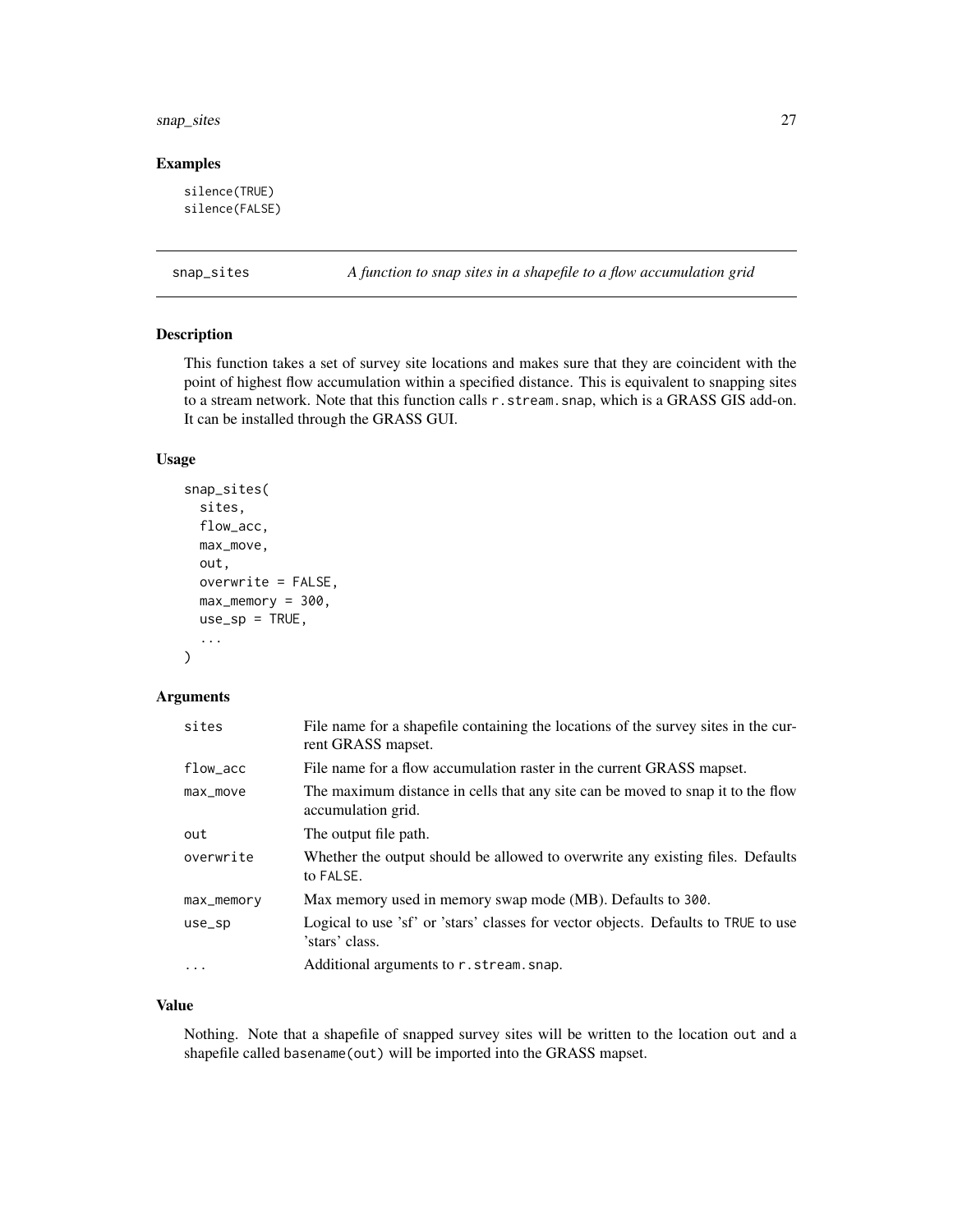# Examples

```
# Will only run if GRASS is running
if(check_running()){
# Load data set
dem <- system.file("extdata", "dem.tif", package = "rdwplus")
sites <- system.file("extdata", "site.shp", package = "rdwplus")
stream_shp <- system.file("extdata", "streams.shp", package = "rdwplus")
# Set environment parameters and import data to GRASS
set_envir(dem)
raster_to_mapset(rasters = c(dem), as_integer = c(FALSE))
vector_to_mapset(vectors = c(sites, stream_shp))
# Create binary stream
out_name <- paste0(tempdir(), "/streams_rast.tif")
rasterise_stream("streams", out_name, overwrite = TRUE)
reclassify_streams("streams_rast.tif", "streams_binary.tif",
out_type = "binary", overwrite = TRUE)
# Burn dem
burn_in(dem = "dem.tif", stream = "streams_binary.tif",
 out = "dem_burn.tif", burn = 10, overwrite = TRUE)
# Fill sinks
fill_sinks(dem = "dem_burn.tif", out = "dem_fill.tif", size = 1, overwrite = TRUE)
# Derive flow accumulation and direction grids
derive_flow(dem = "dem_fill.tif", flow_dir = "fdir.tif",
flow_acc = "face.tif", overwrite = TRUE)# Snap sites to pour points (based on flow accumulation)
out_snap <- paste0(tempdir(), "/snapsite.shp")
snap\_sites(sites = "site", flow_acc = "face.tif", max_move = 2,out = out_snap, overwrite = TRUE)
}
```

| toggle_silence | Toggle between silence on and silence off |  |  |
|----------------|-------------------------------------------|--|--|
|                |                                           |  |  |

# Description

This function detects whether output suppression is on or off, and switches it to its opposite state. Under one setting, this function can be used as an off-switch for the GRASS message/warning/error suppression enforced via the use of silence(value = TRUE).

#### Usage

toggle\_silence(stay\_off = TRUE)

<span id="page-27-0"></span>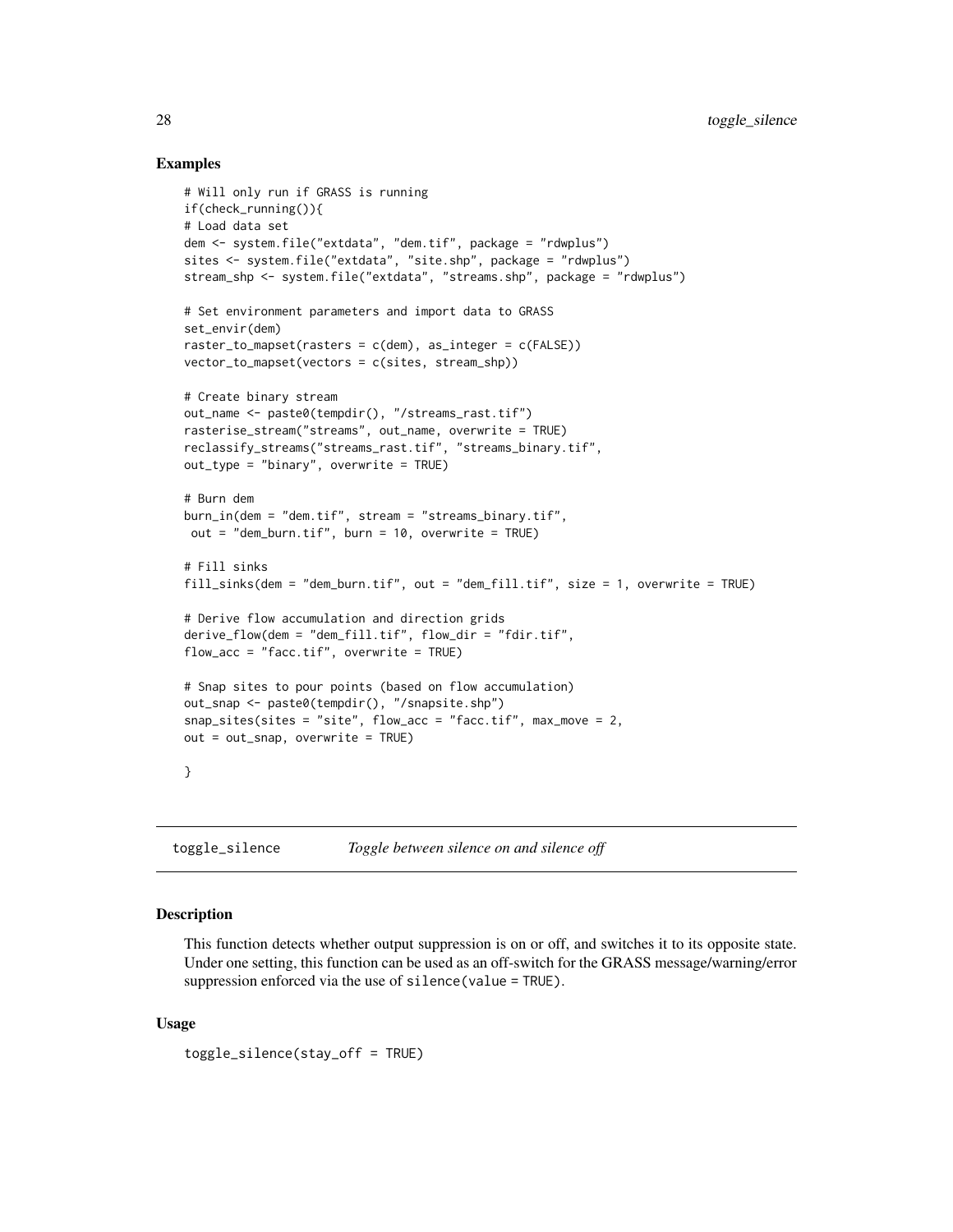#### <span id="page-28-0"></span>**Arguments**

stay\_off A logical indicating whether output suppression should be kept off once it is turned off. That is, if this function is called but output suppression is already off, then for stay\_off=TRUE output suppression will simply remain off. Defaults to TRUE.

# Value

A logical indicating whether output suppression is active.

#### Examples

```
# Even if silence is currently off, silence will stay off
toggle_silence(TRUE)
```
# If silence is currently off, silence will be turned on. toggle\_silence(FALSE)

vector\_to\_mapset *Import rasters into GRASS mapset*

# Description

GRASS can only deal with raster and vector data in a GRASS mapset. This function takes external vectors and imports them into the current GRASS mapset.

# Usage

```
vector_to_mapset(vectors, overwrite = FALSE, ...)
```
#### Arguments

| vectors                 | A character vector of filenames of shapefiles to import.                              |
|-------------------------|---------------------------------------------------------------------------------------|
| overwrite               | A logical indicating whether the overwrite flag should be used. Defaults to<br>FALSE. |
| $\cdot$ $\cdot$ $\cdot$ | Additional arguments to v. import.                                                    |

#### Value

A vector of vector layer names in the GRASS mapset.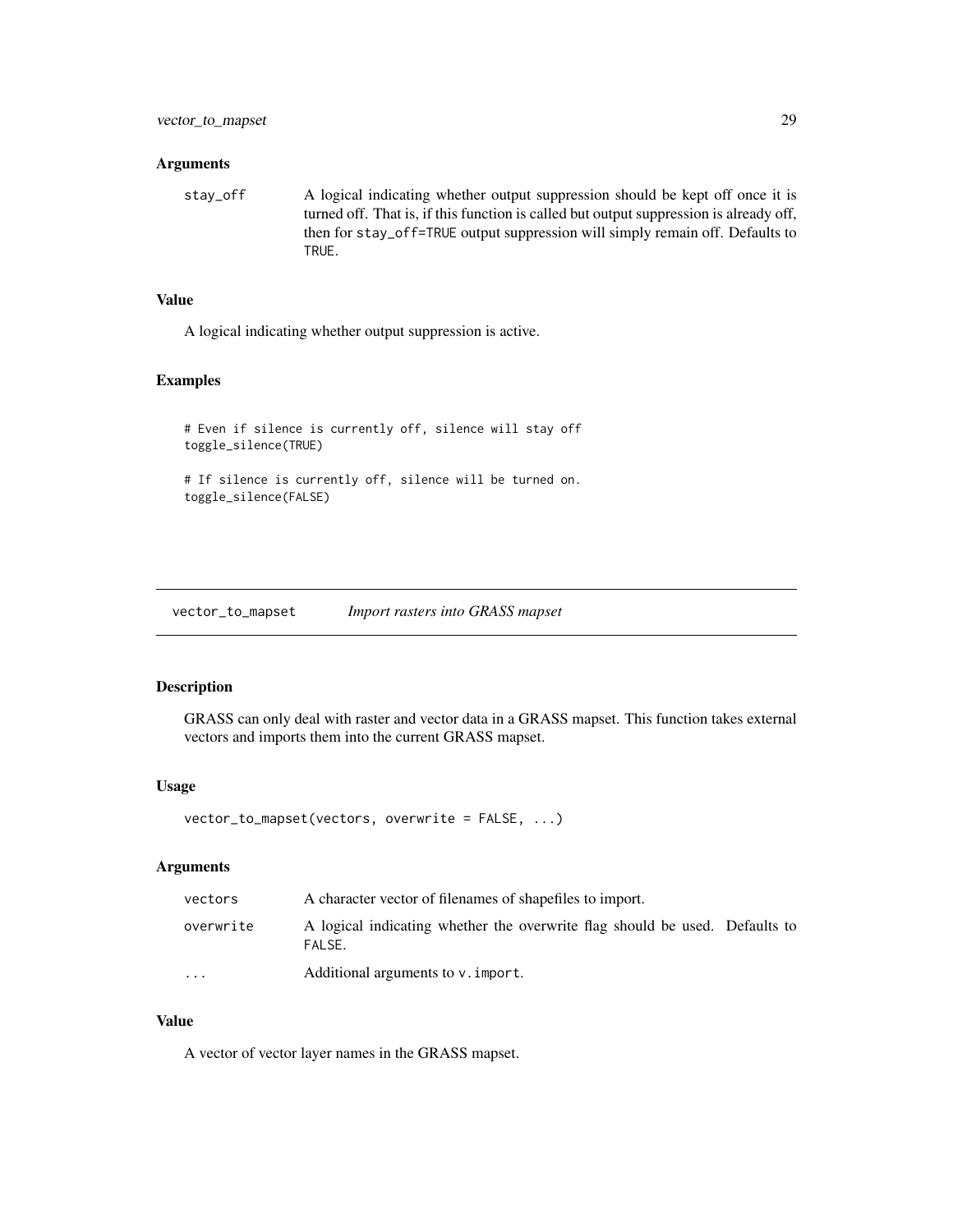# Examples

```
# Will only run if GRASS is running
if(check_running()){
# Load data set
dem <- system.file("extdata", "dem.tif", package = "rdwplus")
stream_shp <- system.file("extdata", "streams.shp", package = "rdwplus")
# Set environment parameters
set_envir(dem)
# Import vector data to mapset
vector_to_mapset(vectors = stream_shp)
}
```
vibe\_check *A function to print current vectors and rasters in the mapset.*

# Description

This function takes no inputs. It prints a list of maps in the current GRASS mapset.

# Usage

vibe\_check()

# Value

Nothing.

# Examples

if(check\_running()) vibe\_check()

<span id="page-29-0"></span>